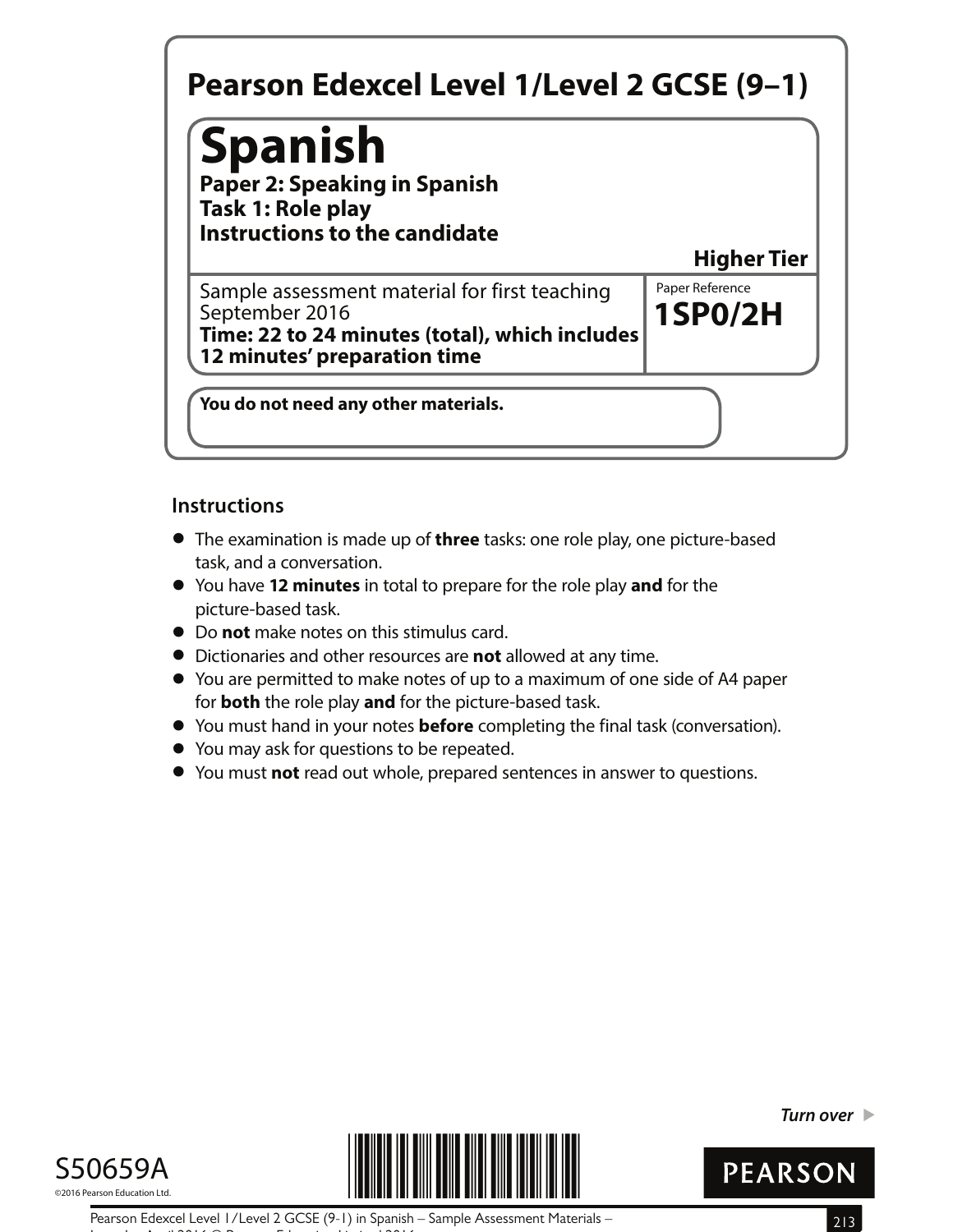#### **Topic: School activities**

#### **Instructions to candidates:**

You are talking to your Spanish exchange partner about extracurricular activities. The teacher will play the role of the exchange partner and will speak first.

You must address your Spanish exchange partner as tú.

You will talk to the teacher using the five prompts below.

- where you see **?** you must ask a question
- where you see **!** you must respond to something you have not prepared

#### **Task**

#### **Estás hablando con tu amigo/a español/a sobre las actividades extraescolares.**

- 1. Actividad extraescolar normalmente
- 2. Actividad extraescolar favorita razón
- 3. **!**
- 4. **?** Intercambios escolares opinión
- 5. **?** Clubes extraescolares horario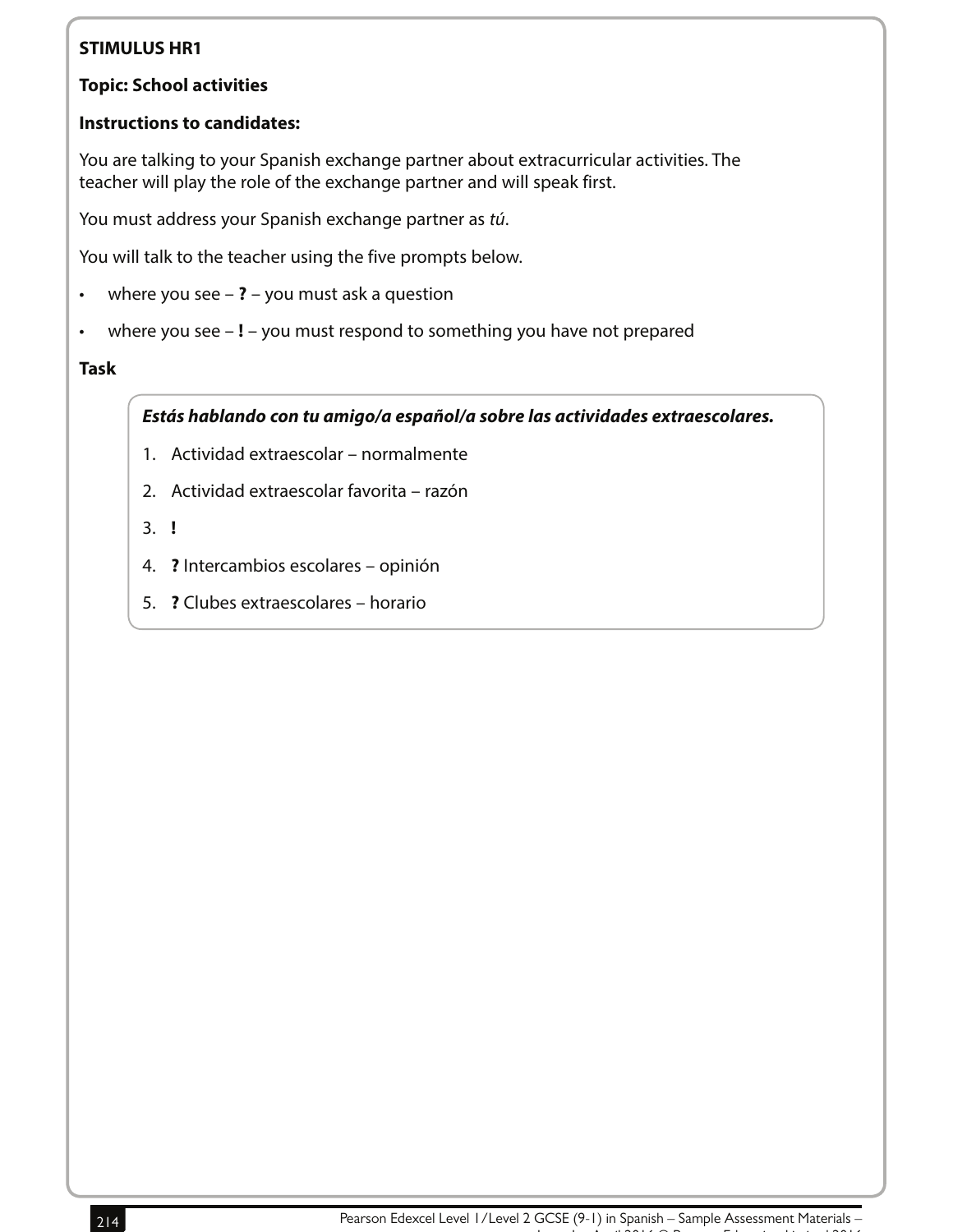## **Spanish**

**Paper 2: Speaking in Spanish Task 1: Role play Instructions to the teacher**

**Higher Tier**

**1SP0/2H** Sample assessment material for first teaching  $\|$  Paper Reference September 2016 **Time: 22 to 24 minutes (total), which includes 12 minutes' preparation time**

**You do not need any other materials.**

#### **Instructions**

- **•** You should open the role play with the introduction provided.
- You should open the role play with the introduction provided.<br>● The role play is recommended to last between two to two-and-a-half minutes.
- The role play is recommended to last between two to two-and-a-half n<br>● The set questions and comments must be asked as they are presented. • The set questions and comments must be asked as they are presented.<br>• Candidates must **not** read out whole, prepared sentences in answer
- to questions.
- **•** There must be no supplementary questions and no re-phrasing. The statements/questions may be repeated but no more than twice.





**Turn over** 



Pearson Edexcel Level 1/Level 2 GCSE (9-1) in Spanish – Sample Assessment Materials – 215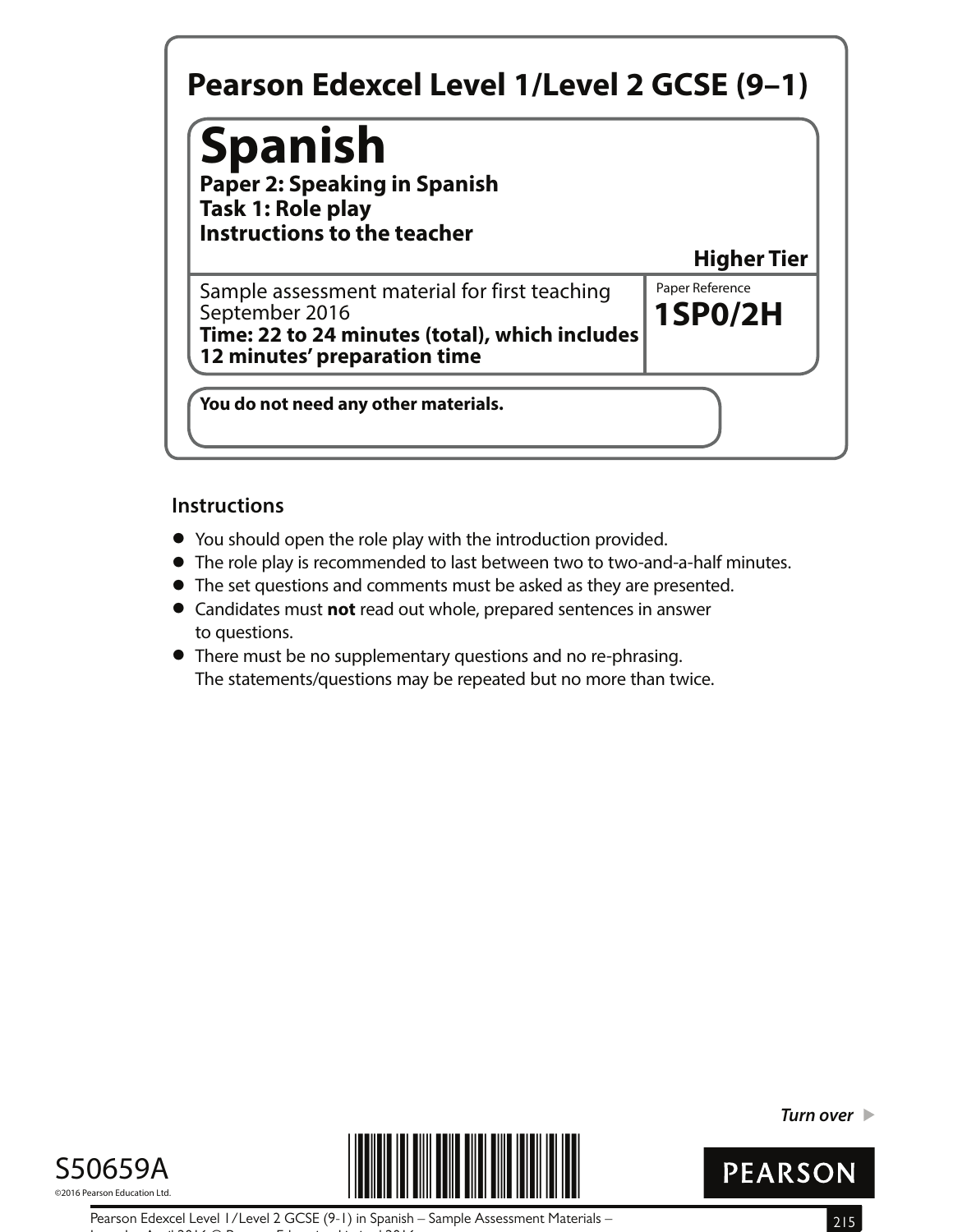**Topic: School activities**

**Instructions to teacher:**

- **Address the candidate as tú**
- **The target language phrases below must be asked verbatim. There must be no supplementary questions and no re-phrasing of questions but questions may be repeated.**

#### **Begin the role play with the following introduction:**

**Estás hablando con tu amigo/a español/a sobre las actividades extraescolares.**

| 1 | ¿Qué actividades extraescolares sueles hacer?                                        |
|---|--------------------------------------------------------------------------------------|
|   | Allow the candidate to say what s/he usually does for extracurricular<br>activities. |
| 2 | ¿Cuál es tu actividad extraescolar favorita y por qué?                               |
|   | Allow the candidate to say what his/her extracurricular activity is and why.         |
| 3 | ï                                                                                    |
|   | Háblame de alguna excursión que has hecho durante este intercambio.                  |
|   | Allow the candidate to describe a trip s/he has taken during the exchange.           |
|   | Muy bien.                                                                            |
| 4 | ?                                                                                    |
|   | Allow the candidate to ask your opinion of school exchanges.                         |
|   | Give an appropriate brief response.                                                  |
| 5 | $\overline{\mathbf{?}}$                                                              |
|   | Allow the candidate to ask you about the times for extracurricular clubs.            |
|   | Give an appropriate brief response.                                                  |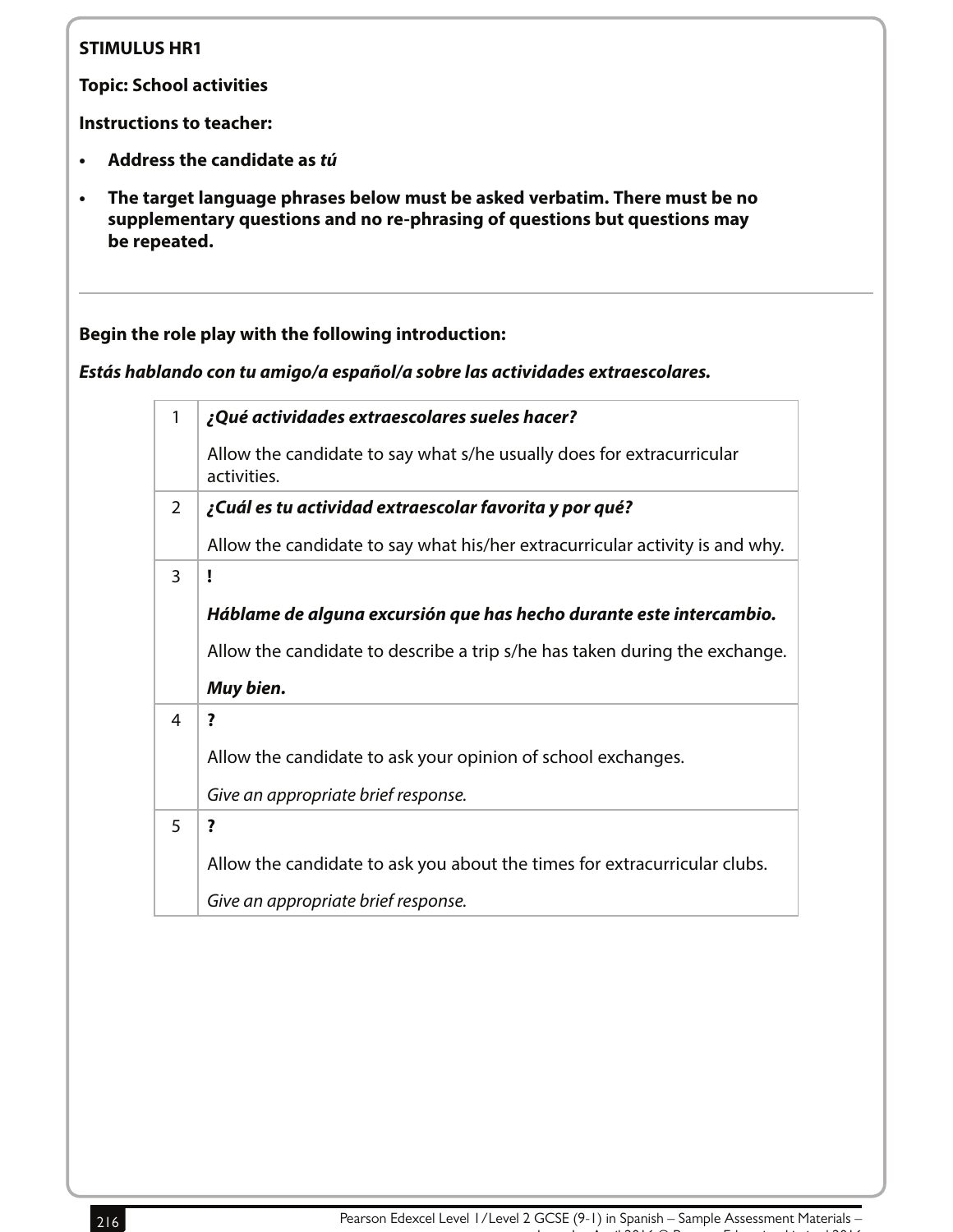# **Spanish**

**Paper 2: Speaking in Spanish Task 1: Role play Instructions to the candidate**

**Higher Tier**

**1SP0/2H** Sample assessment material for first teaching  $\|$  Paper Reference September 2016 **Time: 22 to 24 minutes (total), which includes 12 minutes' preparation time**

**You do not need any other materials.**

#### **Instructions**

- **•** The examination is made up of **three** tasks: one role play, one picture-based task, and a conversation.
- **•** You have **12 minutes** in total to prepare for the role play **and** for the picture-based task.
- **•** Do **not** make notes on this stimulus card.
- **•** Dictionaries and other resources are **not** allowed at any time.
- **•** You are permitted to make notes of up to a maximum of one side of A4 paper for **both** the role play **and** for the picture-based task.
- **•** for **both** the role play and for the picture-based task.<br>• You must hand in your notes **before** completing the final task (conversation).
- **•** You must hand in your notes **before** comp<br>• You may ask for questions to be repeated.
- **●** You may ask for questions to be repeated.<br>● You must **not** read out whole, prepared sentences in answer to questions.





**Turn over** 



Pearson Edexcel Level 1/Level 2 GCSE (9-1) in Spanish – Sample Assessment Materials – 217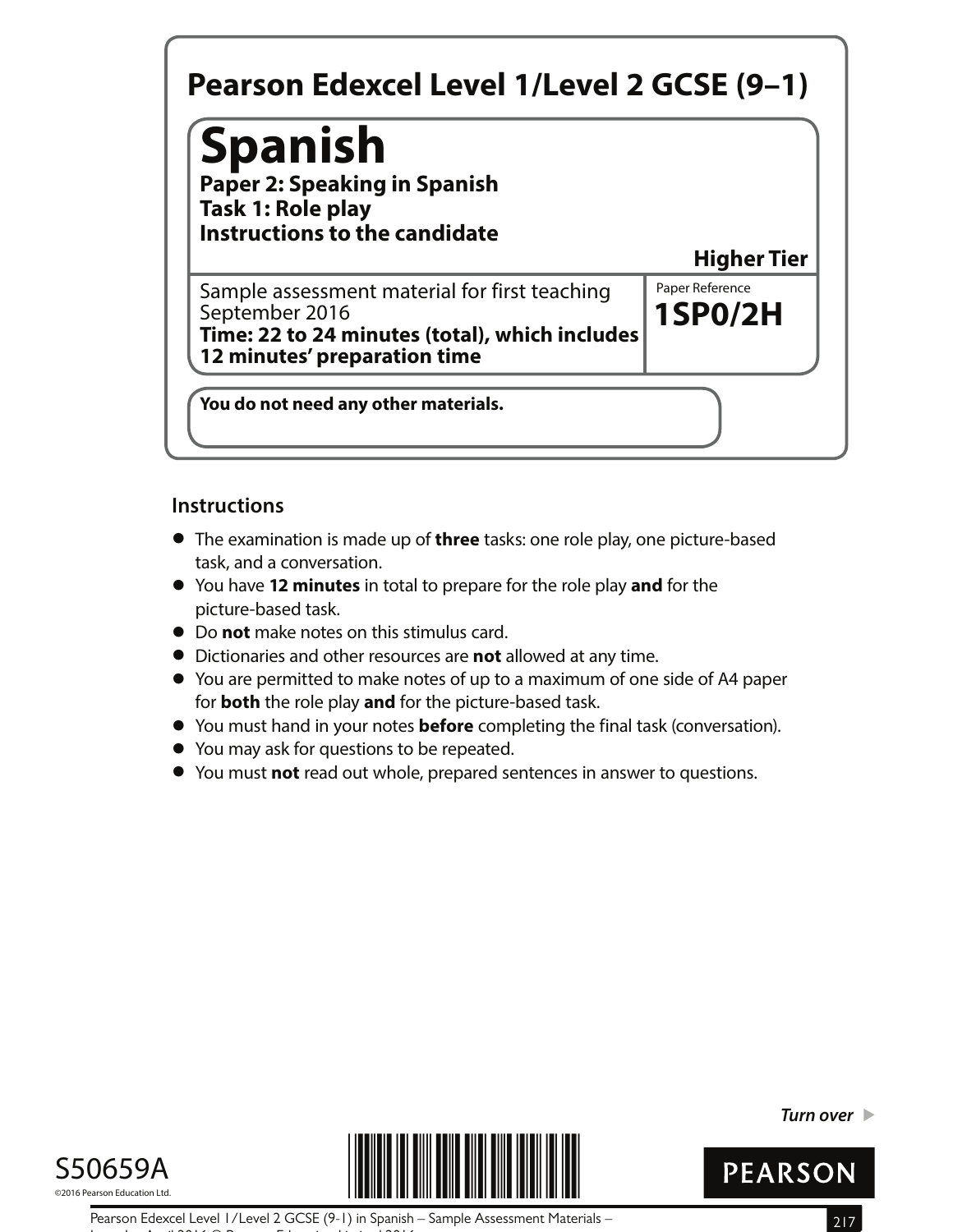#### **Topic: Cultural life**

#### **Instructions to candidates:**

You are with your Spanish friend in their home in Seville, Spain, and you are going to a birthday party together. The teacher will play the role of your friend and will speak first.

You must address your Spanish friend as tú.

You will talk to the teacher using the five prompts below.

- where you see **?** you must ask a question
- where you see **!** you must respond to something you have not prepared

#### **Task**

**Estás en la casa de tu amigo/a español/a. Vais a ir a una fiesta de cumpleaños juntos/as.**

- 1. Fiesta hora (salida)
- 2. Regalo de cumpleaños ideal razón
- 3. **!**
- 4. **?** Fiesta número de invitados
- 5. **?** Fiesta duración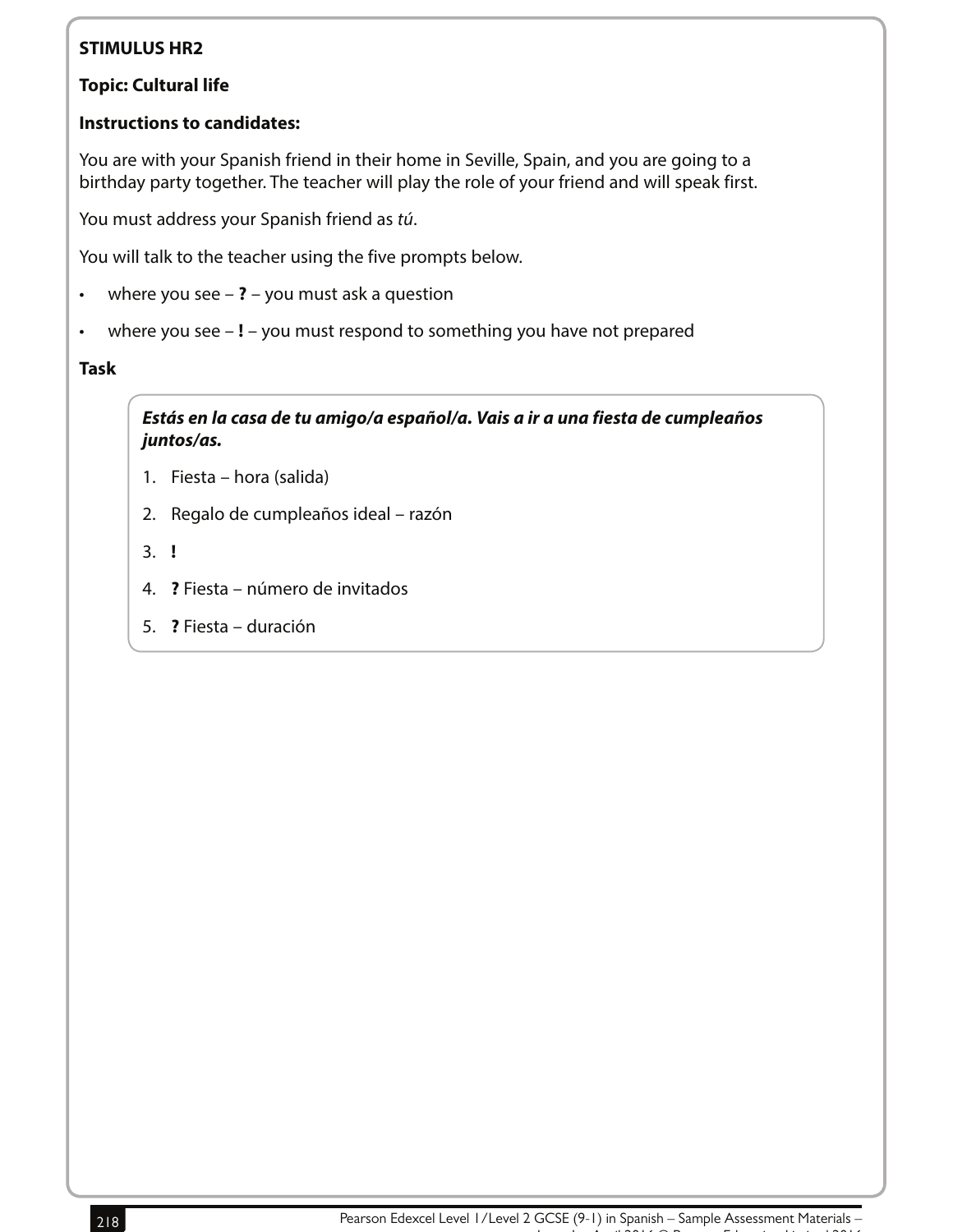## **Spanish**

**Paper 2: Speaking in Spanish Task 1: Role play Instructions to the teacher**

**Higher Tier**

**1SP0/2H** Sample assessment material for first teaching  $\|$  Paper Reference September 2016 **Time: 22 to 24 minutes (total), which includes 12 minutes' preparation time**

**You do not need any other materials.**

#### **Instructions**

- **•** You should open the role play with the introduction provided.
- You should open the role play with the introduction provided.<br>● The role play is recommended to last between two to two-and-a-half minutes.
- The role play is recommended to last between two to two-and-a-half n<br>● The set questions and comments must be asked as they are presented. • The set questions and comments must be asked as they are presented.<br>• Candidates must **not** read out whole, prepared sentences in answer
- to questions.
- **•** There must be no supplementary questions and no re-phrasing. The statements/questions may be repeated but no more than twice.





**Turn over** 



Pearson Edexcel Level 1/Level 2 GCSE (9-1) in Spanish – Sample Assessment Materials – 219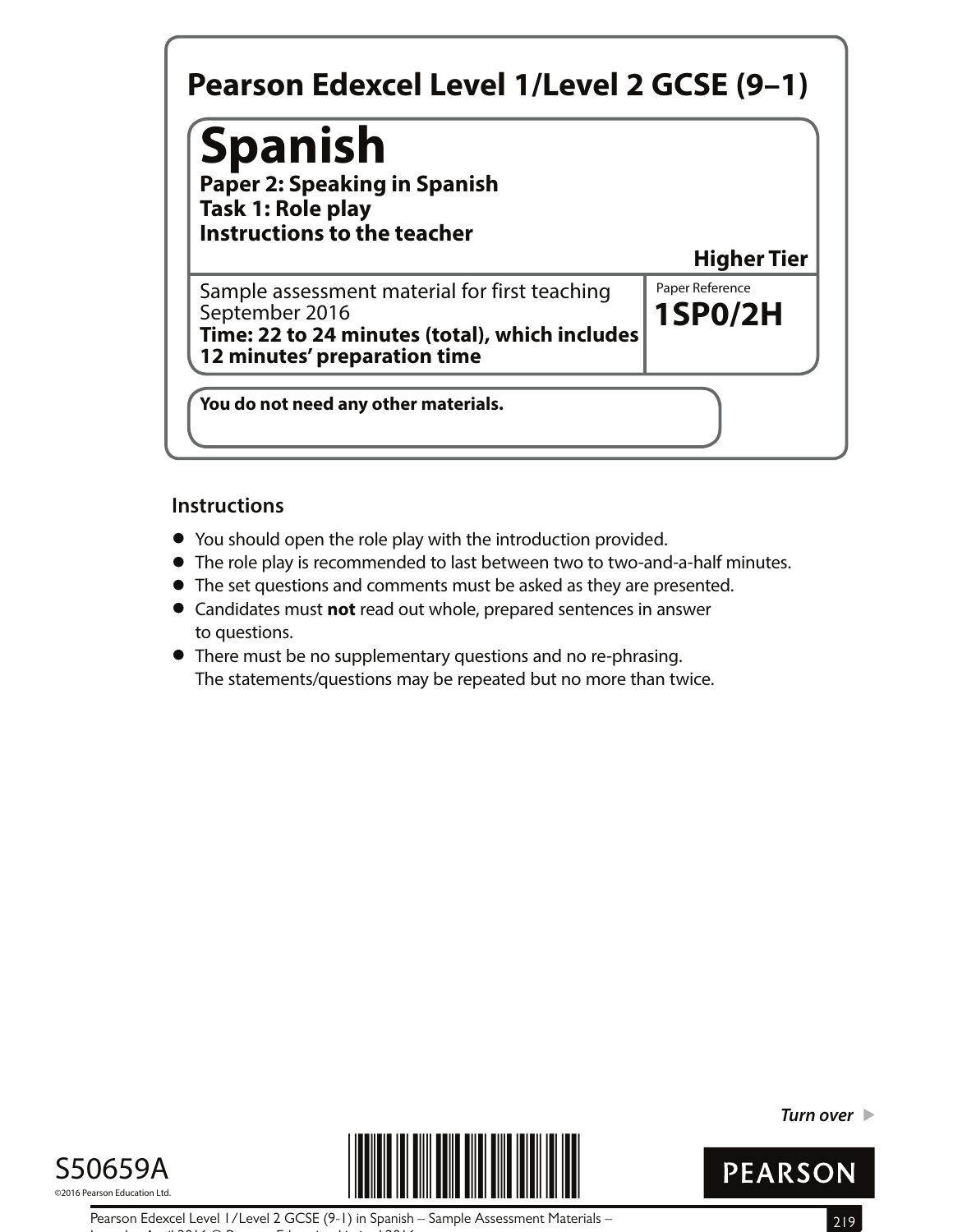**Topic: Cultural life**

**Instructions to teacher:**

- **• Address the candidate as tú**
- **• The target language phrases below must be asked verbatim. There must be no supplementary questions and no re-phrasing of questions but questions may be repeated.**

**Begin the role play with the following introduction:**

**Estás en la casa de tu amigo/a español/a. Vais a ir a una fiesta de cumpleaños juntos/as.** 

| 1              | ¿A qué hora quieres salir para la fiesta?                                       |
|----------------|---------------------------------------------------------------------------------|
|                | Allow the candidate to say what time s/he wants to leave for the party.         |
| $\overline{2}$ | Vale. ¿Qué regalo te gustaría recibir para tu cumpleaños y por qué?             |
|                | Allow the candidate to say what presents s/he would like to receive<br>and why. |
| 3              | ı                                                                               |
|                | ¿Cómo celebraste tu cumpleaños el año pasado?                                   |
|                | Allow the candidate to say how s/he celebrated his/her birthday last year.      |
| 4              | ?                                                                               |
|                | Allow the candidate to ask you how many people are going to the party.          |
|                | Vale.                                                                           |
| 5              | ?                                                                               |
|                | Allow the candidate to ask you about the duration of the party.                 |
|                | Give an appropriate brief response.                                             |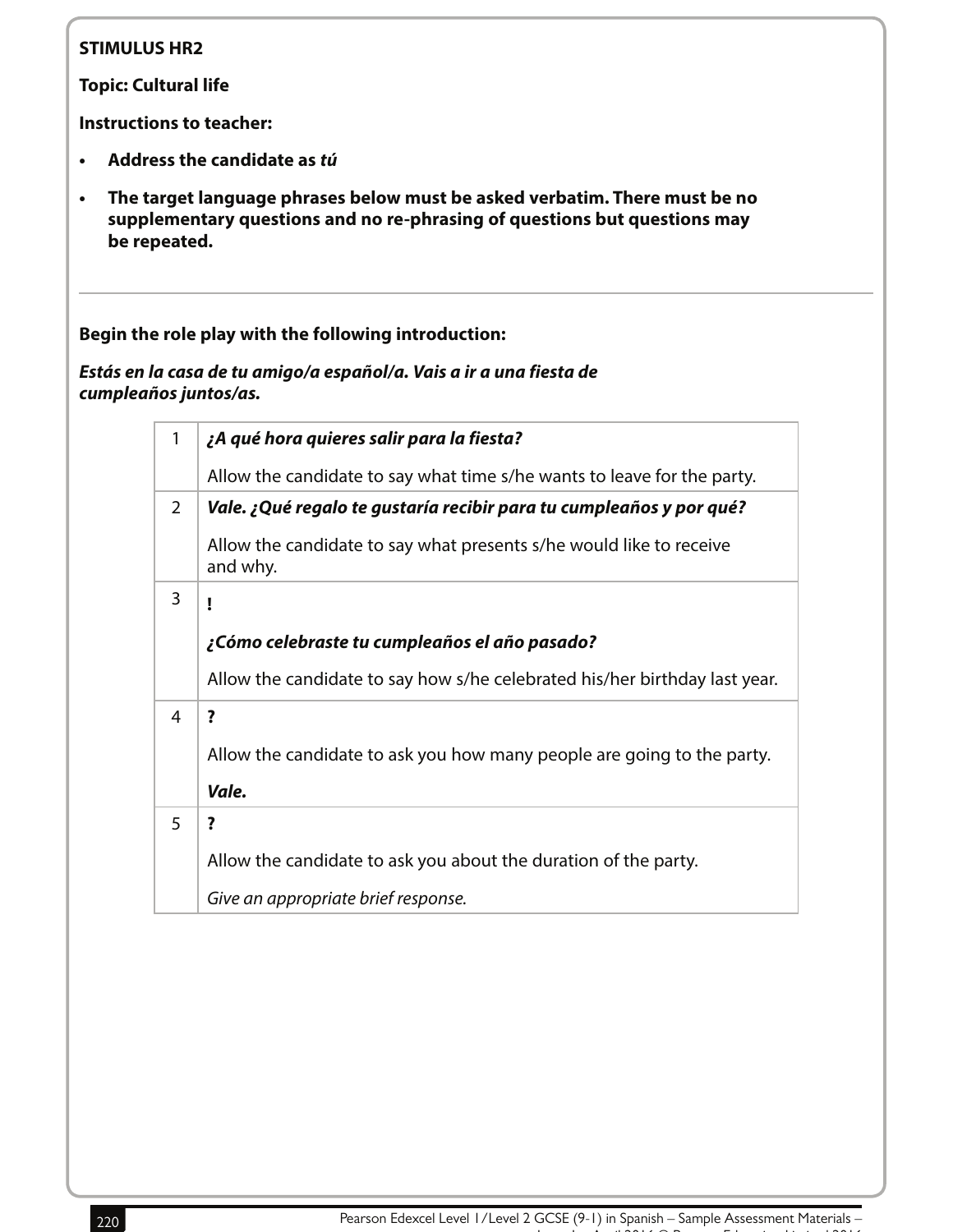# **Spanish**

**Paper 2: Speaking in Spanish Task 1: Role play Instructions to the candidate**

**Higher Tier**

**1SP0/2H** Sample assessment material for first teaching  $\|$  Paper Reference September 2016 **Time: 22 to 24 minutes (total), which includes 12 minutes' preparation time**

**You do not need any other materials.**

#### **Instructions**

- **•** The examination is made up of **three** tasks: one role play, one picture-based task, and a conversation.
- **•** You have **12 minutes** in total to prepare for the role play **and** for the picture-based task.
- **•** Do **not** make notes on this stimulus card.
- **•** Dictionaries and other resources are **not** allowed at any time.
- **•** You are permitted to make notes of up to a maximum of one side of A4 paper for **both** the role play **and** for the picture-based task.
- **•** for **both** the role play and for the picture-based task.<br>• You must hand in your notes **before** completing the final task (conversation).
- **•** You must hand in your notes **before** comp<br>• You may ask for questions to be repeated.
- **●** You may ask for questions to be repeated.<br>● You must **not** read out whole, prepared sentences in answer to questions.





**Turn over** 



Pearson Edexcel Level 1/Level 2 GCSE (9-1) in Spanish – Sample Assessment Materials – 221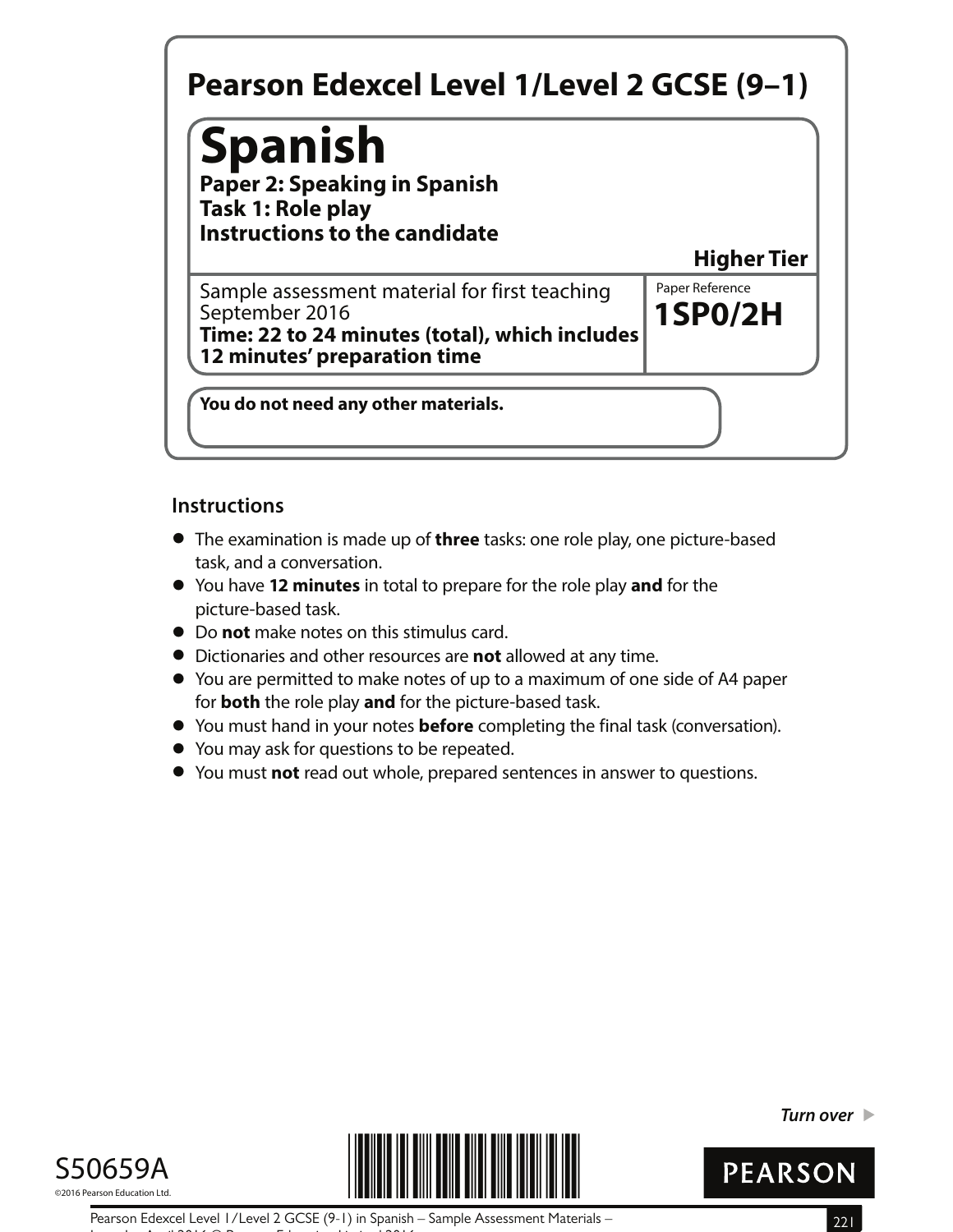#### **Topic: Work**

#### **Instructions to candidates:**

You are at an interview for a summer job in Spain. The teacher will play the part of the interviewer and will speak first.

You must address the interviewer as usted.

You will talk to the teacher using the five prompts below.

- where you see **?** you must ask a question
- where you see **!** you must respond to something you have not prepared

#### **Task**

**Usted está en una entrevista para un empleo durante el verano en España. Habla con el/la entrevistador/a.**

- 1. Trabajo tipo
- 2. Esta empresa razón
- 3. **!**
- 4. **?** Trabajar horario
- 5. **?** Sueldo hora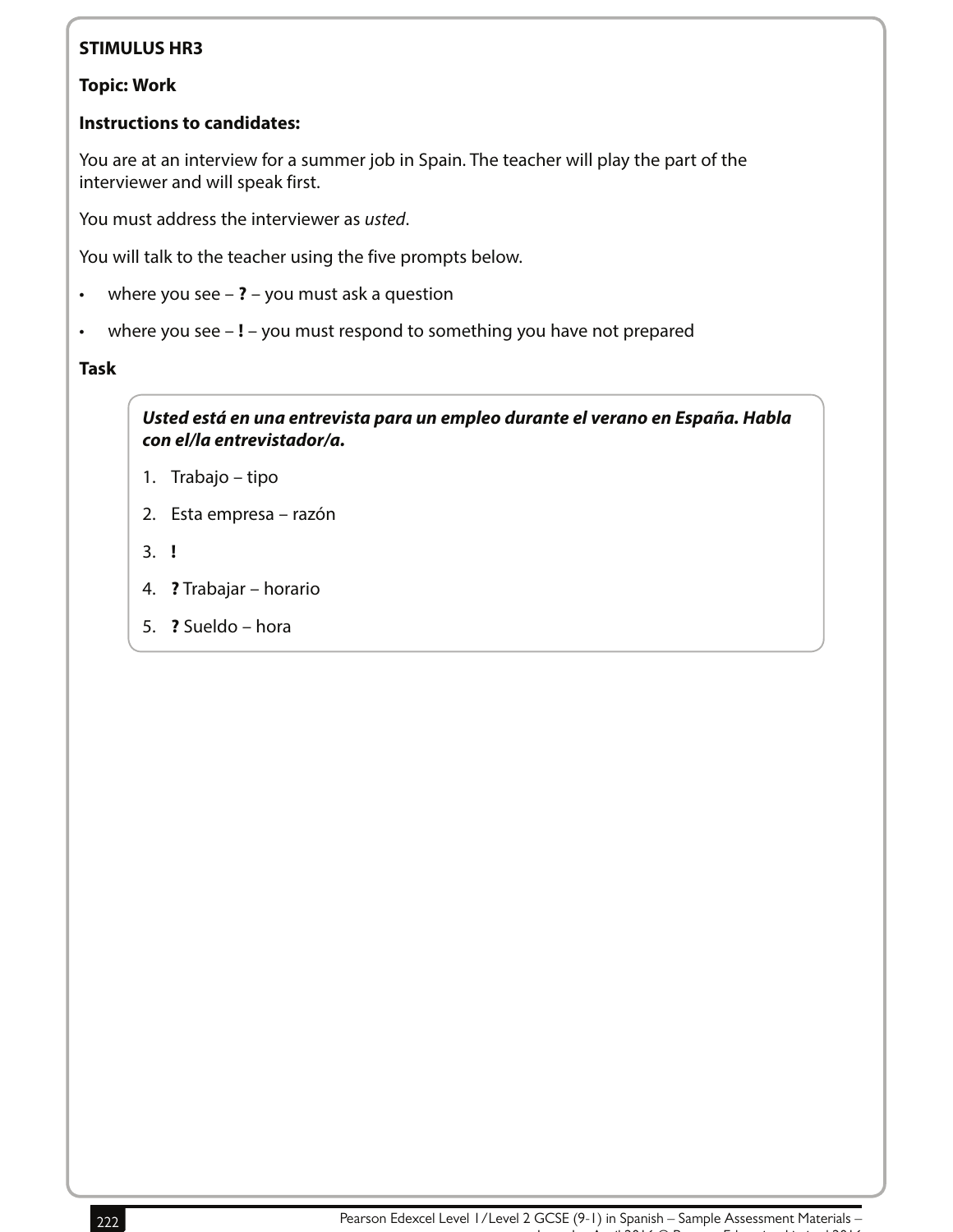## **Spanish**

**Paper 2: Speaking in Spanish Task 1: Role play Instructions to the teacher**

**Higher Tier**

**1SP0/2H** Sample assessment material for first teaching  $\|$  Paper Reference September 2016 **Time: 22 to 24 minutes (total), which includes 12 minutes' preparation time**

**You do not need any other materials.**

#### **Instructions**

- **•** You should open the role play with the introduction provided.
- You should open the role play with the introduction provided.<br>● The role play is recommended to last between two to two-and-a-half minutes.
- The role play is recommended to last between two to two-and-a-half n<br>● The set questions and comments must be asked as they are presented. • The set questions and comments must be asked as they are presented.<br>• Candidates must **not** read out whole, prepared sentences in answer
- to questions.
- **•** There must be no supplementary questions and no re-phrasing. The statements/questions may be repeated but no more than twice.





**Turn over** 



Pearson Edexcel Level 1/Level 2 GCSE (9-1) in Spanish – Sample Assessment Materials – 223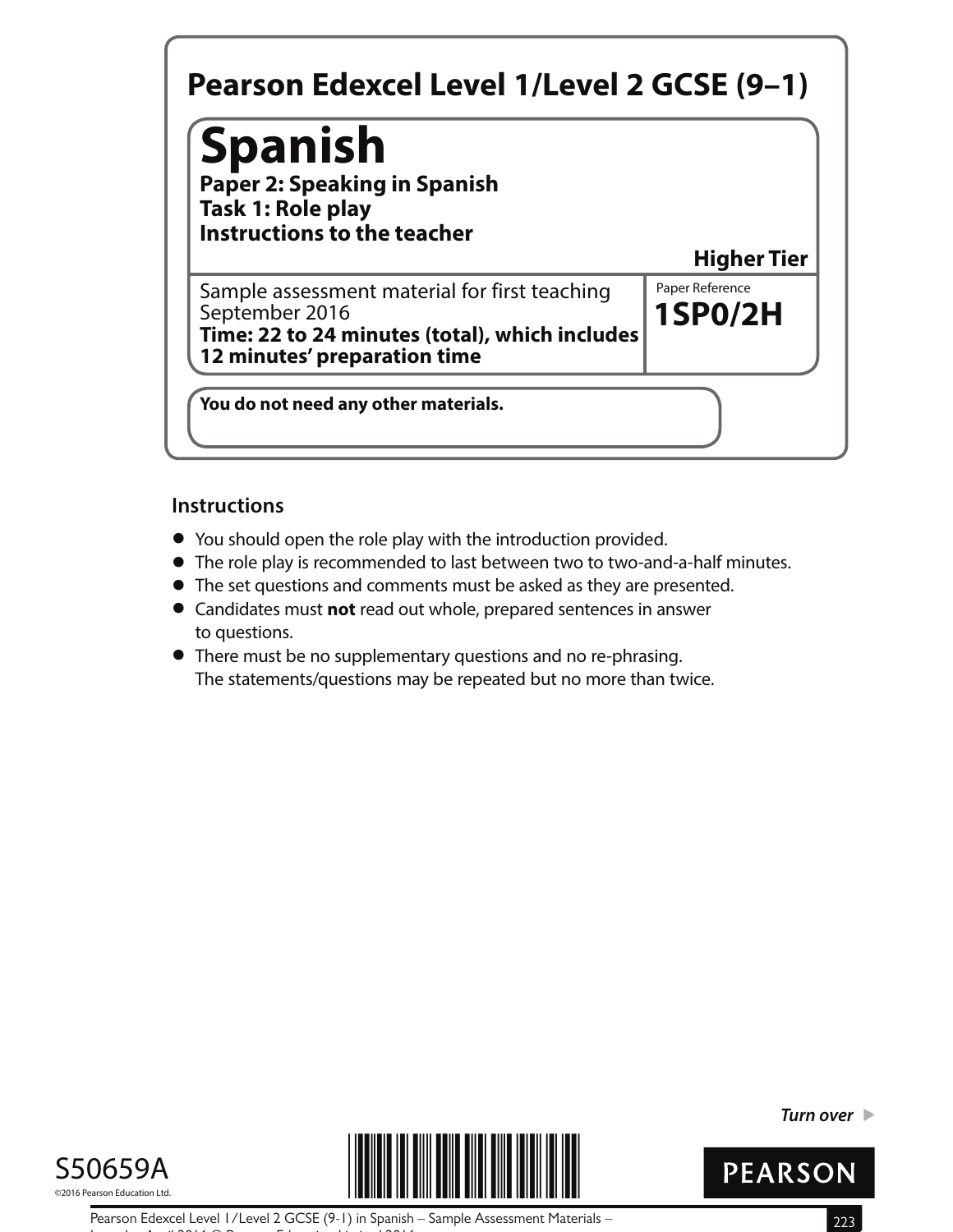**Topic: Work**

**Instructions to teacher:**

- **• Address the candidate as usted**
- **• The target language phrases below must be asked verbatim. There must be no supplementary questions and no re-phrasing of questions but questions may be repeated.**

**Begin the role play with the following introduction:**

**Usted está en una entrevista para un empleo durante el verano en España. Habla con el/la entrevistador/a.**

| 1 | ¿Qué tipo de trabajo busca usted?                                      |
|---|------------------------------------------------------------------------|
|   | Allow the candidate to say about the type of work s/he is looking for. |
| 2 | ¿Por qué quiere trabajar en nuestra empresa?                           |
|   | Allow the candidate to say why s/he wants to work in this company.     |
| 3 | ľ                                                                      |
|   | Hábleme sobre las prácticas laborales que usted ha hecho.              |
|   | Allow the candidate to say what work experience s/he has.              |
|   | Muy bien.                                                              |
| 4 | ?                                                                      |
|   | Allow the candidate to ask you about the hours of work.                |
|   | Give an appropriate brief response.                                    |
| 5 | ?                                                                      |
|   |                                                                        |
|   | Allow the candidate to ask you what the salary per hour is.            |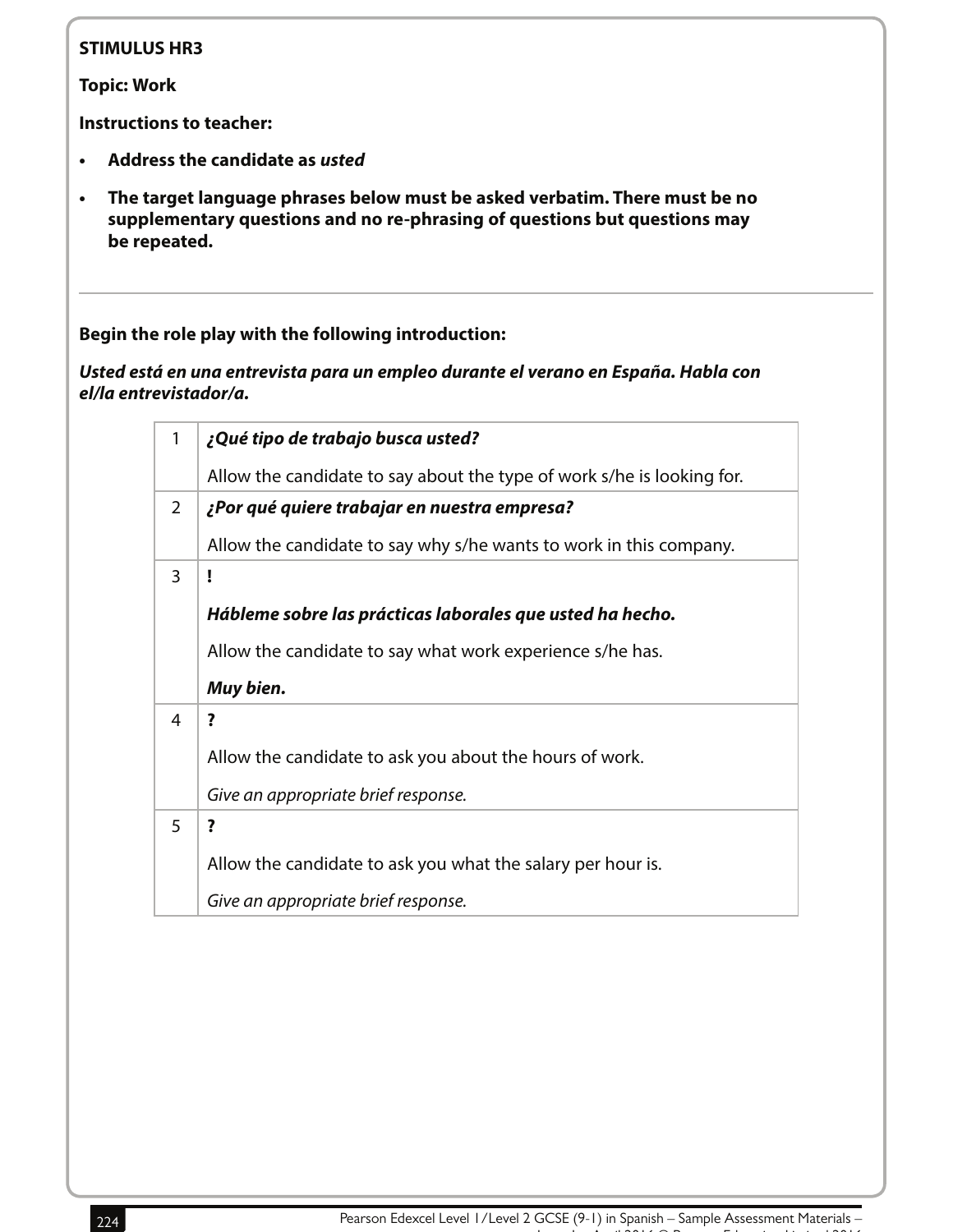# **Spanish**

**Paper 2: Speaking in Spanish Task 1: Role play Instructions to the candidate**

**Higher Tier**

**1SP0/2H** Sample assessment material for first teaching  $\|$  Paper Reference September 2016 **Time: 22 to 24 minutes (total), which includes 12 minutes' preparation time**

**You do not need any other materials.**

#### **Instructions**

- **•** The examination is made up of **three** tasks: one role play, one picture-based task, and a conversation.
- **•** You have **12 minutes** in total to prepare for the role play **and** for the picture-based task.
- **•** Do **not** make notes on this stimulus card.
- **•** Dictionaries and other resources are **not** allowed at any time.
- **•** You are permitted to make notes of up to a maximum of one side of A4 paper for **both** the role play **and** for the picture-based task.
- **•** for **both** the role play and for the picture-based task.<br>• You must hand in your notes **before** completing the final task (conversation).
- **•** You must hand in your notes **before** comp<br>• You may ask for questions to be repeated.
- **●** You may ask for questions to be repeated.<br>● You must **not** read out whole, prepared sentences in answer to questions.





**Turn over** 



Pearson Edexcel Level 1/Level 2 GCSE (9-1) in Spanish – Sample Assessment Materials – 225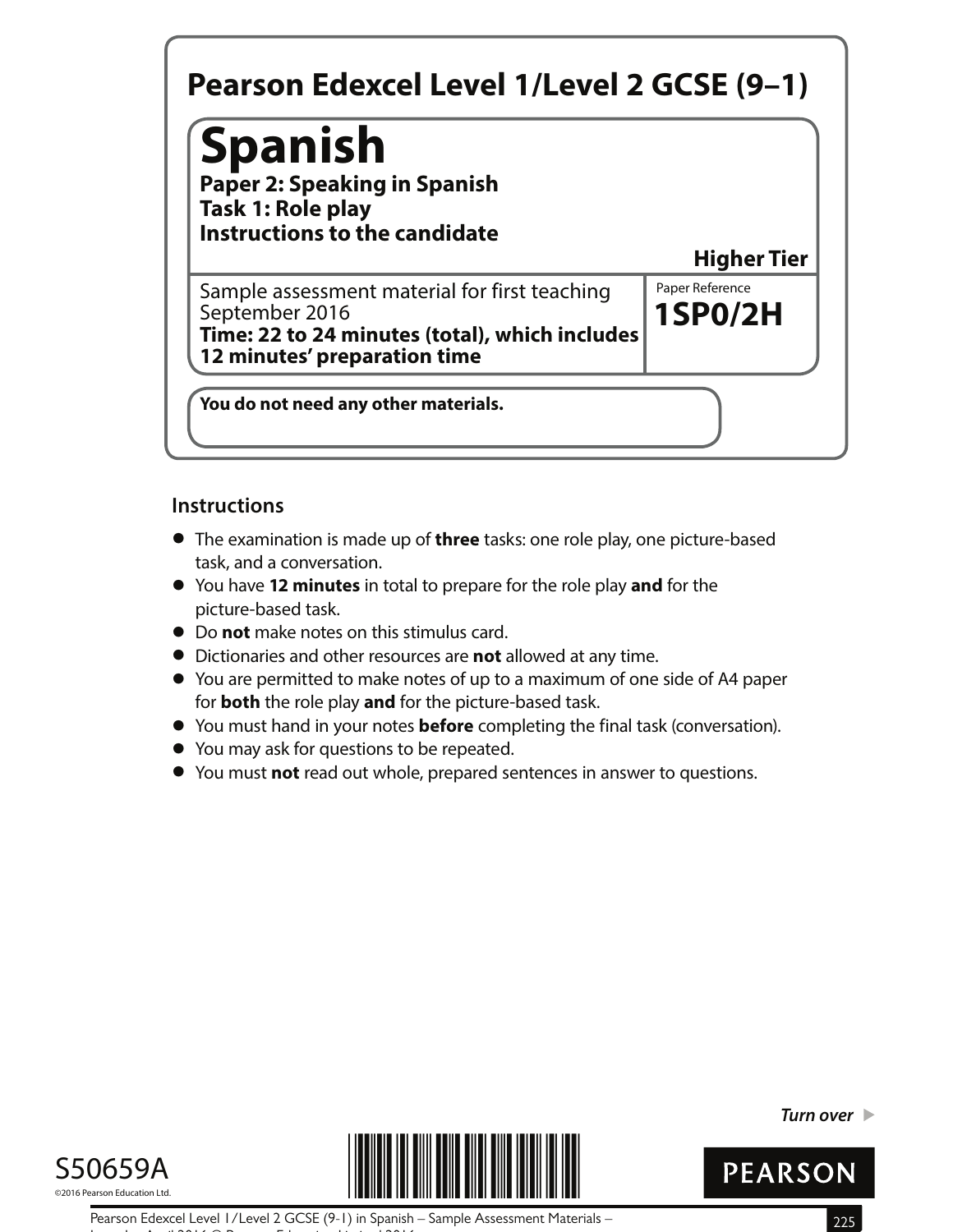#### **Topic: Travel and tourist transactions**

#### **Instructions to candidates:**

You have lost your bag and you are in the lost property office in Madrid. The teacher will play the role of the lost property officer and will speak first.

You must address the lost property officer as usted.

You will talk to the teacher using the five prompts below.

- where you see **?** you must ask a question
- where you see **!** you must respond to something you have not prepared

#### **Task**

**Está en la oficina de objetos perdidos en Madrid (España). Usted ha perdido su bolsa.**

- 1. Bolsa descripción
- 2. Estancia en Madrid duración
- 3. **!**
- 4. **?** Oficina hora (abrir)
- 5. **?** Oficina teléfono (número)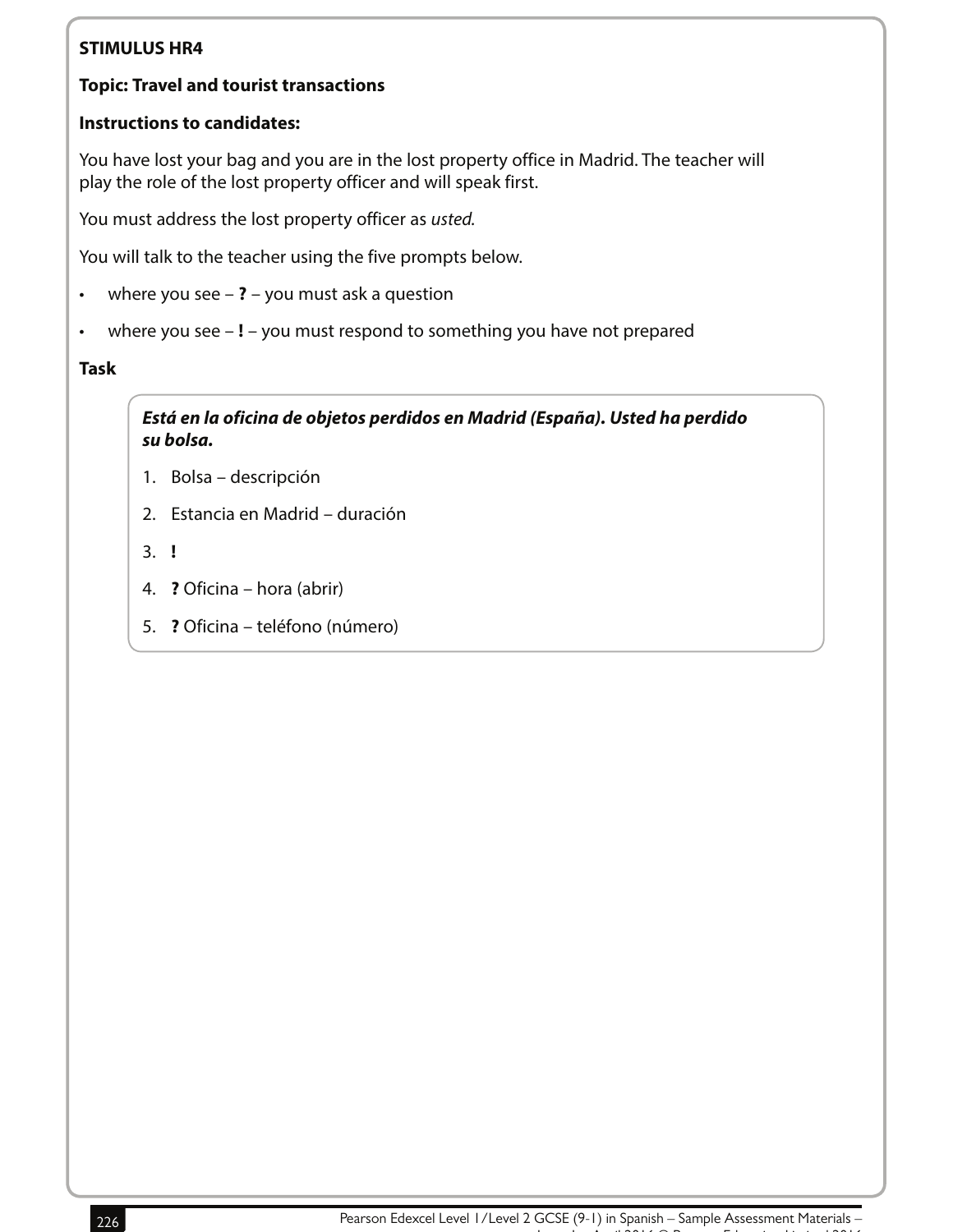## **Spanish**

**Paper 2: Speaking in Spanish Task 1: Role play Instructions to the teacher**

**Higher Tier**

**1SP0/2H** Sample assessment material for first teaching  $\|$  Paper Reference September 2016 **Time: 22 to 24 minutes (total), which includes 12 minutes' preparation time**

**You do not need any other materials.**

#### **Instructions**

- **•** You should open the role play with the introduction provided.
- You should open the role play with the introduction provided.<br>● The role play is recommended to last between two to two-and-a-half minutes.
- The role play is recommended to last between two to two-and-a-half n<br>● The set questions and comments must be asked as they are presented. • The set questions and comments must be asked as they are presented.<br>• Candidates must **not** read out whole, prepared sentences in answer
- to questions.
- **•** There must be no supplementary questions and no re-phrasing. The statements/questions may be repeated but no more than twice.





**Turn over** 



Pearson Edexcel Level 1/Level 2 GCSE (9-1) in Spanish – Sample Assessment Materials – 227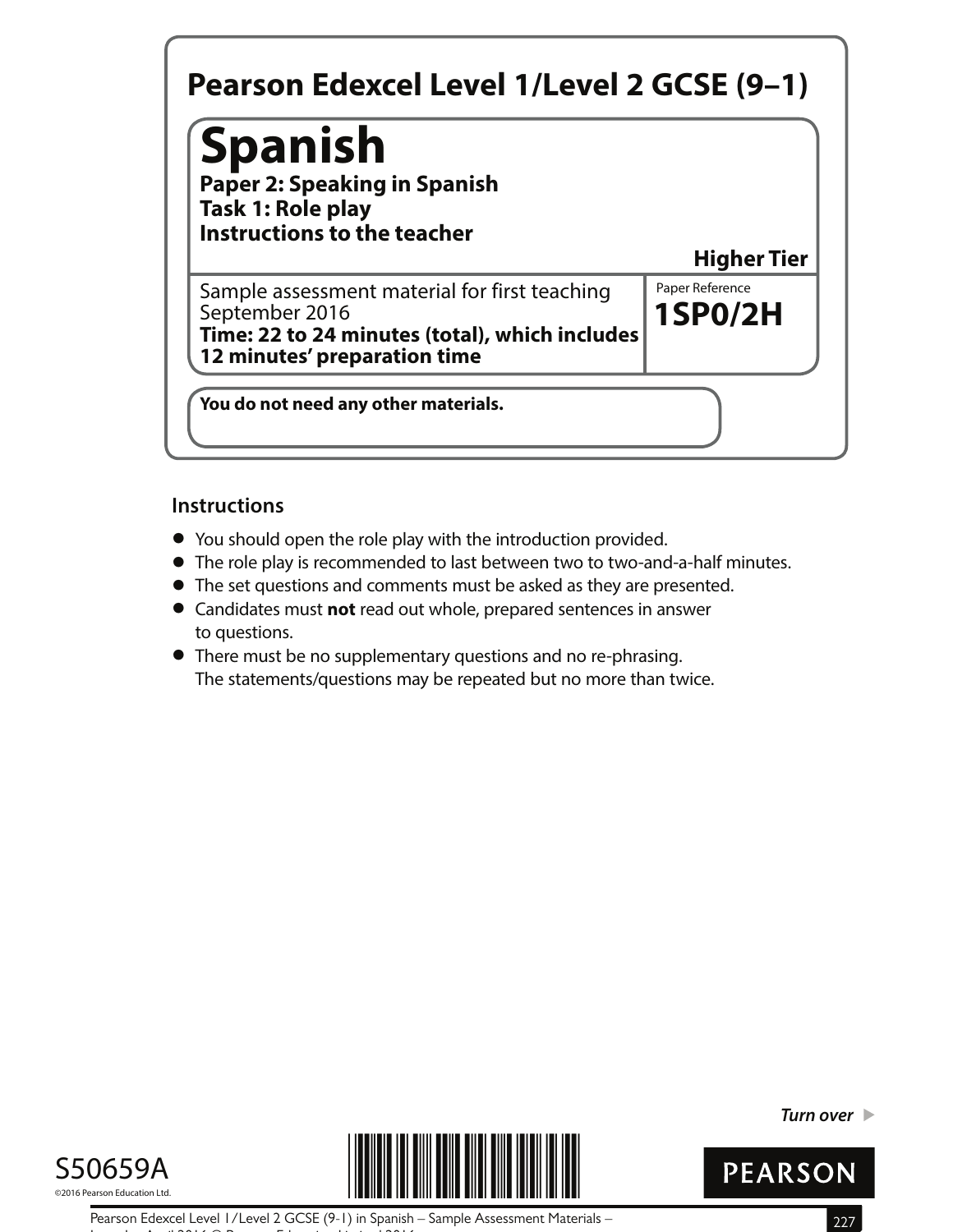**Topic: Travel and tourist transactions**

**Instructions to teacher:**

- **• Address the candidate as usted**
- **• The target language phrases below must be asked verbatim. There must be no supplementary questions and no re-phrasing of questions but questions may be repeated.**

**Begin the role play with the following introduction:** 

**Está en la oficina de objetos perdidos en Madrid (España). Usted ha perdido su bolsa.**

| $\mathbf{1}$ | ¿Me puede describir la bolsa?                                          |
|--------------|------------------------------------------------------------------------|
|              | Allow the candidate to describe the bag.                               |
| 2            | ¿Cuánto tiempo se queda usted aquí en Madrid?                          |
|              | Allow the candidate to say how long s/he is staying in Madrid.         |
| 3            |                                                                        |
|              | ¿Qué hacía cuando perdió su bolsa?                                     |
|              | Allow the candidate to say what s/he was doing when s/he lost the bag. |
|              | Muy bien.                                                              |
| 4            | ?                                                                      |
|              | Allow the candidate to ask you when the office is open.                |
|              | Give an appropriate brief response.                                    |
| 5            | ?                                                                      |
|              | Allow the candidate to ask you the telephone number for the office.    |
|              | El número de la oficina es el 91 774 10 56.                            |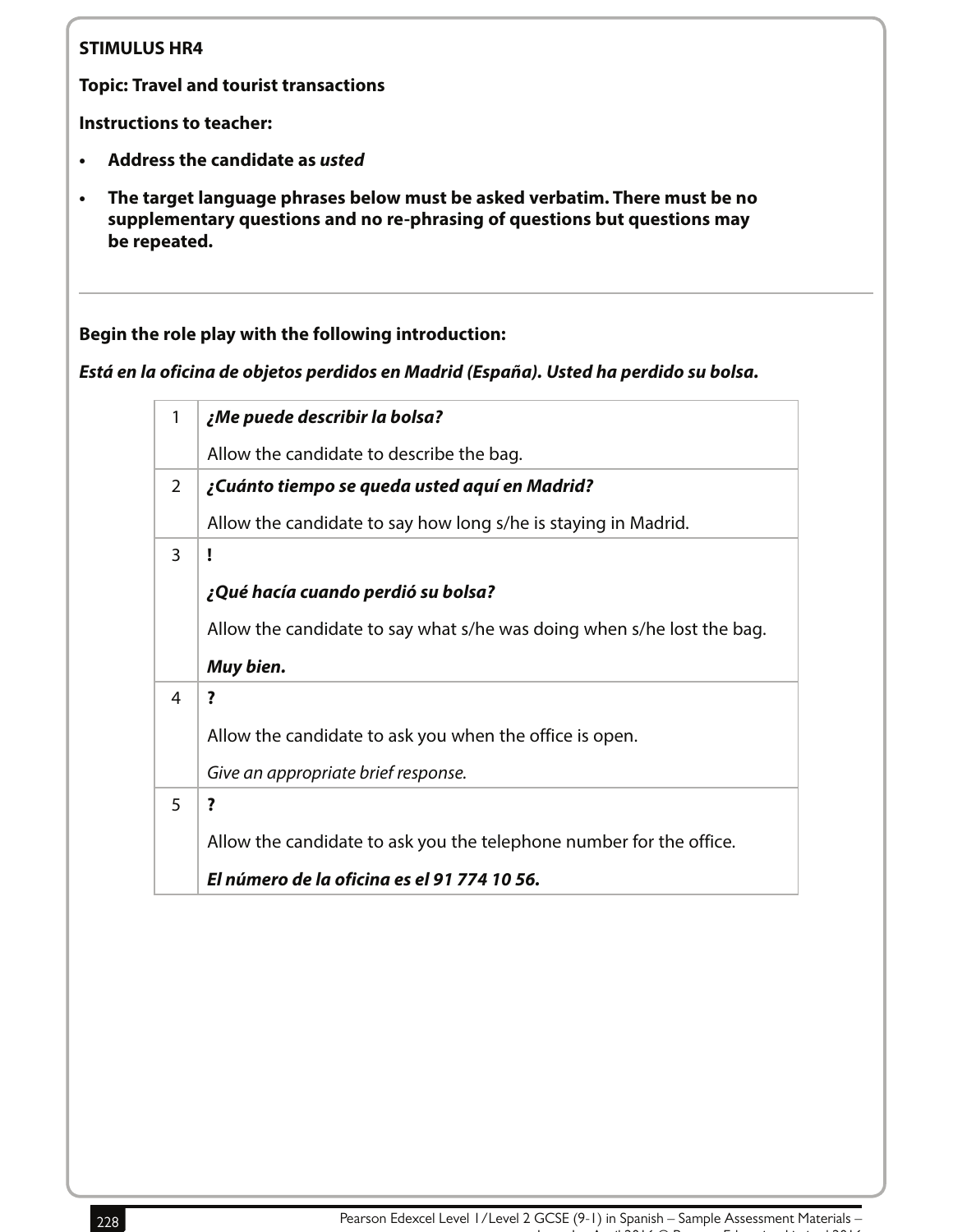# **Spanish**

**Paper 2: Speaking in Spanish Task 1: Role play Instructions to the candidate**

**Higher Tier**

**1SP0/2H** Sample assessment material for first teaching  $\|$  Paper Reference September 2016 **Time: 22 to 24 minutes (total), which includes 12 minutes' preparation time**

**You do not need any other materials.**

#### **Instructions**

- **•** The examination is made up of **three** tasks: one role play, one picture-based task, and a conversation.
- **•** You have **12 minutes** in total to prepare for the role play **and** for the picture-based task.
- **•** Do **not** make notes on this stimulus card.
- **•** Dictionaries and other resources are **not** allowed at any time.
- **•** You are permitted to make notes of up to a maximum of one side of A4 paper for **both** the role play **and** for the picture-based task.
- **•** for **both** the role play and for the picture-based task.<br>• You must hand in your notes **before** completing the final task (conversation).
- **•** You must hand in your notes **before** comp<br>• You may ask for questions to be repeated.
- **●** You may ask for questions to be repeated.<br>● You must **not** read out whole, prepared sentences in answer to questions.





**Turn over** 



Pearson Edexcel Level 1/Level 2 GCSE (9-1) in Spanish – Sample Assessment Materials – 229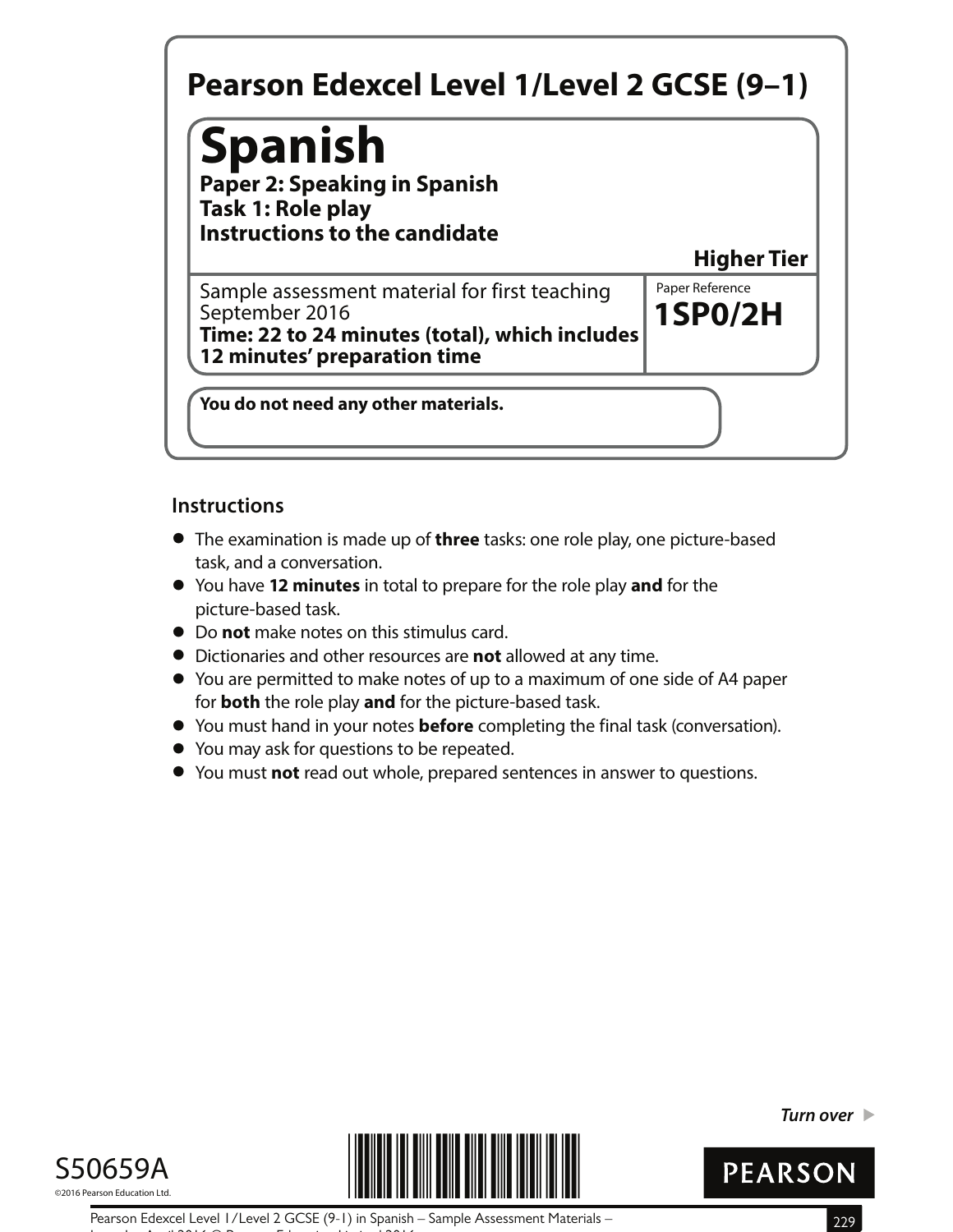#### **Topic: Travel and tourist transactions**

#### **Instructions to candidates:**

You are reporting the theft of your suitcase in a police station. The teacher will play the role of a police officer and will speak first.

You must address the police officer as usted.

You will talk to the teacher using the five prompts below.

- where you see **?** you must ask a question
- where you see **!** you must respond to something you have not prepared

**Task**

**Usted está en una comisaría en España denunciando el robo de su maleta. Habla con un/a agente de policía.**

- 1. Robo cuándo (hora)
- 2. Maleta descripción
- 3. **!**
- 4. **?** Volver (día) comisaría
- 5. **?** Firmar documento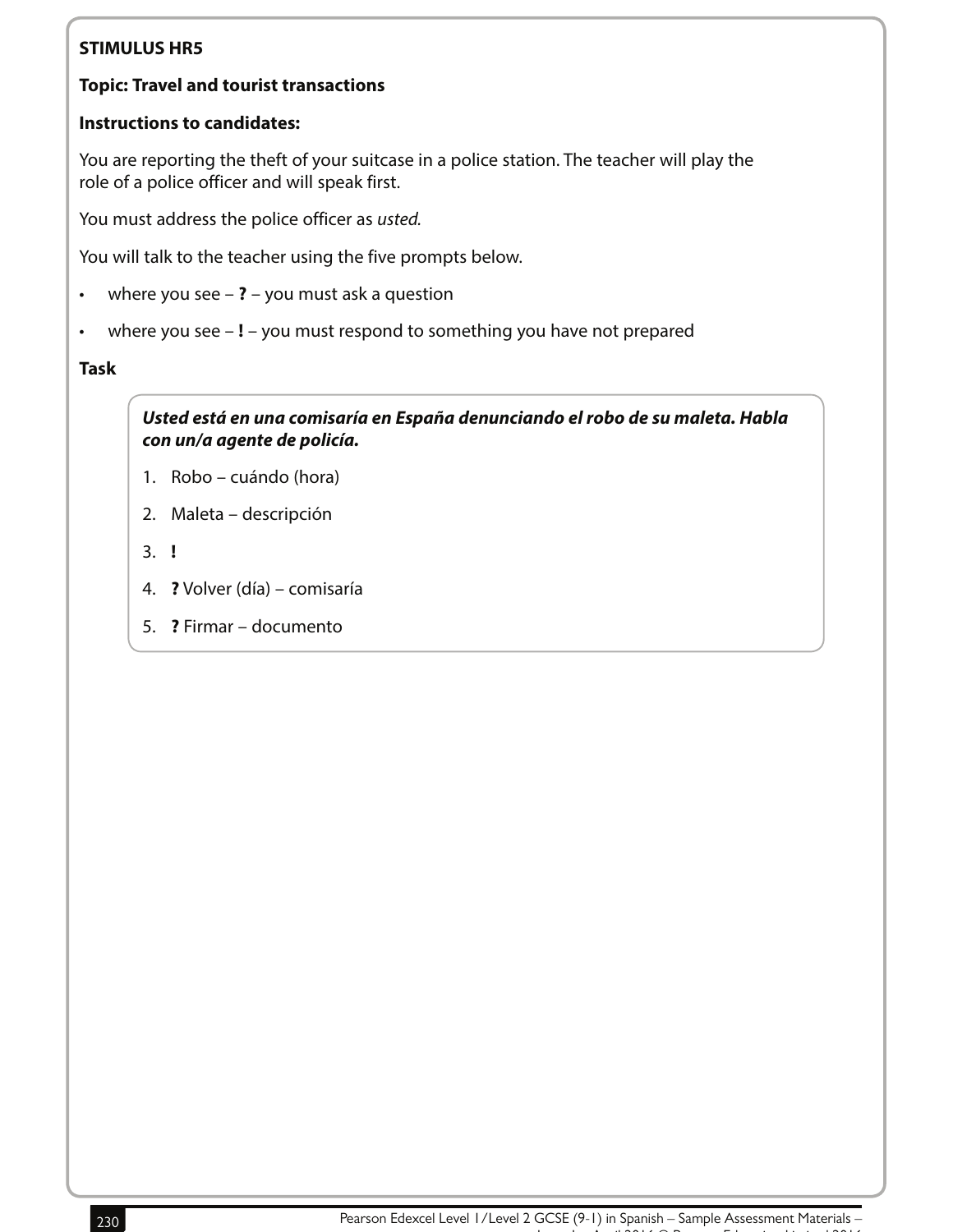## **Spanish**

**Paper 2: Speaking in Spanish Task 1: Role play Instructions to the teacher**

**Higher Tier**

**1SP0/2H** Sample assessment material for first teaching  $\|$  Paper Reference September 2016 **Time: 22 to 24 minutes (total), which includes 12 minutes' preparation time**

**You do not need any other materials.**

#### **Instructions**

- **•** You should open the role play with the introduction provided.
- You should open the role play with the introduction provided.<br>● The role play is recommended to last between two to two-and-a-half minutes.
- The role play is recommended to last between two to two-and-a-half n<br>● The set questions and comments must be asked as they are presented. • The set questions and comments must be asked as they are presented.<br>• Candidates must **not** read out whole, prepared sentences in answer
- to questions.
- **•** There must be no supplementary questions and no re-phrasing. The statements/questions may be repeated but no more than twice.





**Turn over** 



Pearson Edexcel Level 1/Level 2 GCSE (9-1) in Spanish – Sample Assessment Materials – 231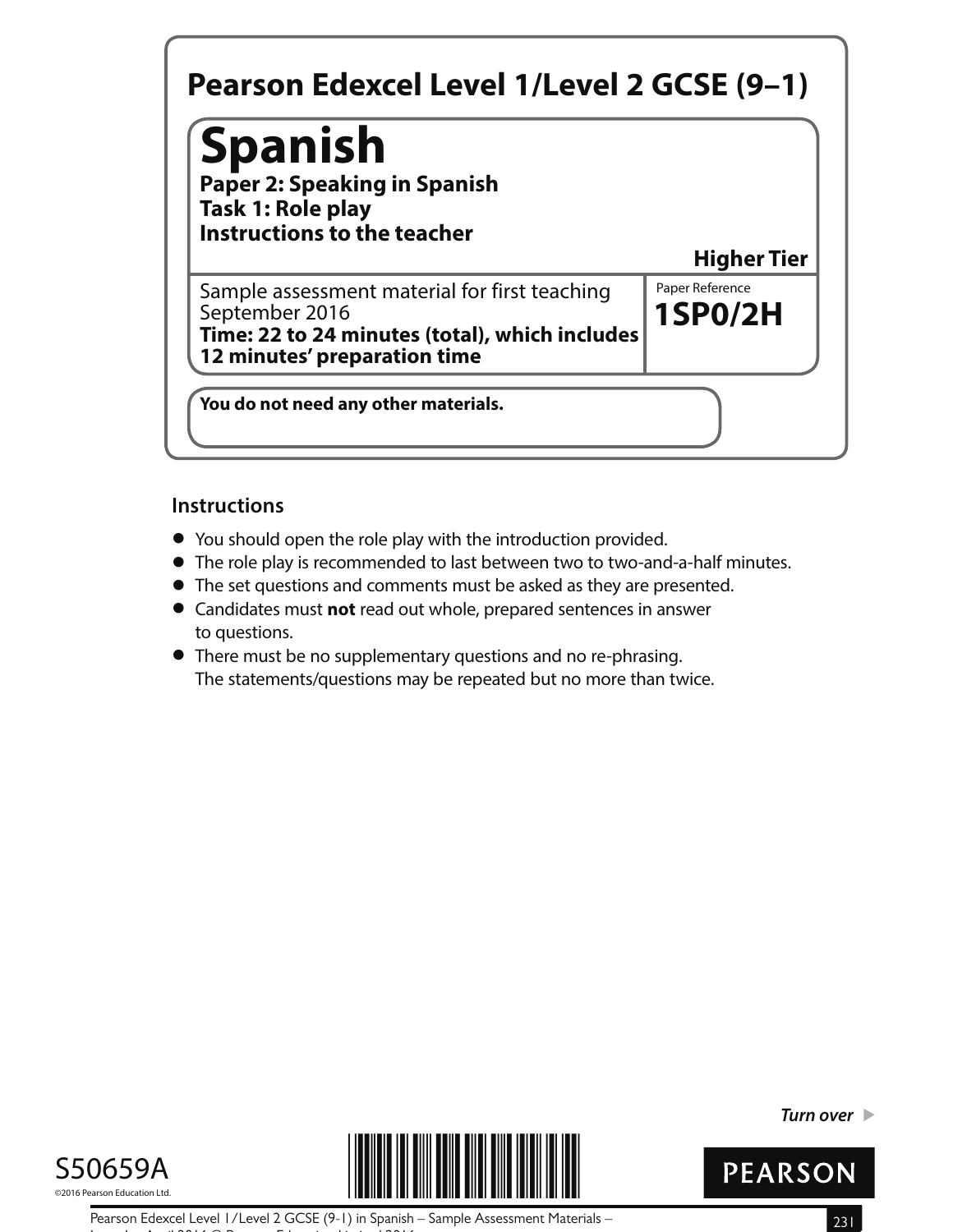**Topic: Travel and tourist transactions**

**Instructions to teacher:**

- **• Address the candidate as usted**
- **• The target language phrases below must be asked verbatim. There must be no supplementary questions and no re-phrasing of questions but questions may be repeated.**

**Begin the role play with the following introduction:**

**Usted está en una comisaría en España denunciando el robo de su maleta. Habla con un/a agente de policía.**

| 1             | ¿A qué hora le robaron la maleta?                               |
|---------------|-----------------------------------------------------------------|
|               | Allow the candidate to say what time the suitcase was stolen    |
| $\mathcal{P}$ | ¿Puede describir la maleta?                                     |
|               | Allow the candidate to describe the stolen suitcase.            |
| 3             | ľ                                                               |
|               | Describa lo que pasó.                                           |
|               | Allow the candidate to describe what happened.                  |
|               | Bien.                                                           |
|               |                                                                 |
| 4             | ?                                                               |
|               | Allow the candidate to ask you on which day s/he should return. |
|               | Give an appropriate brief response.                             |
| 5             | ?                                                               |
|               | Allow the candidate to ask you about signing a document.        |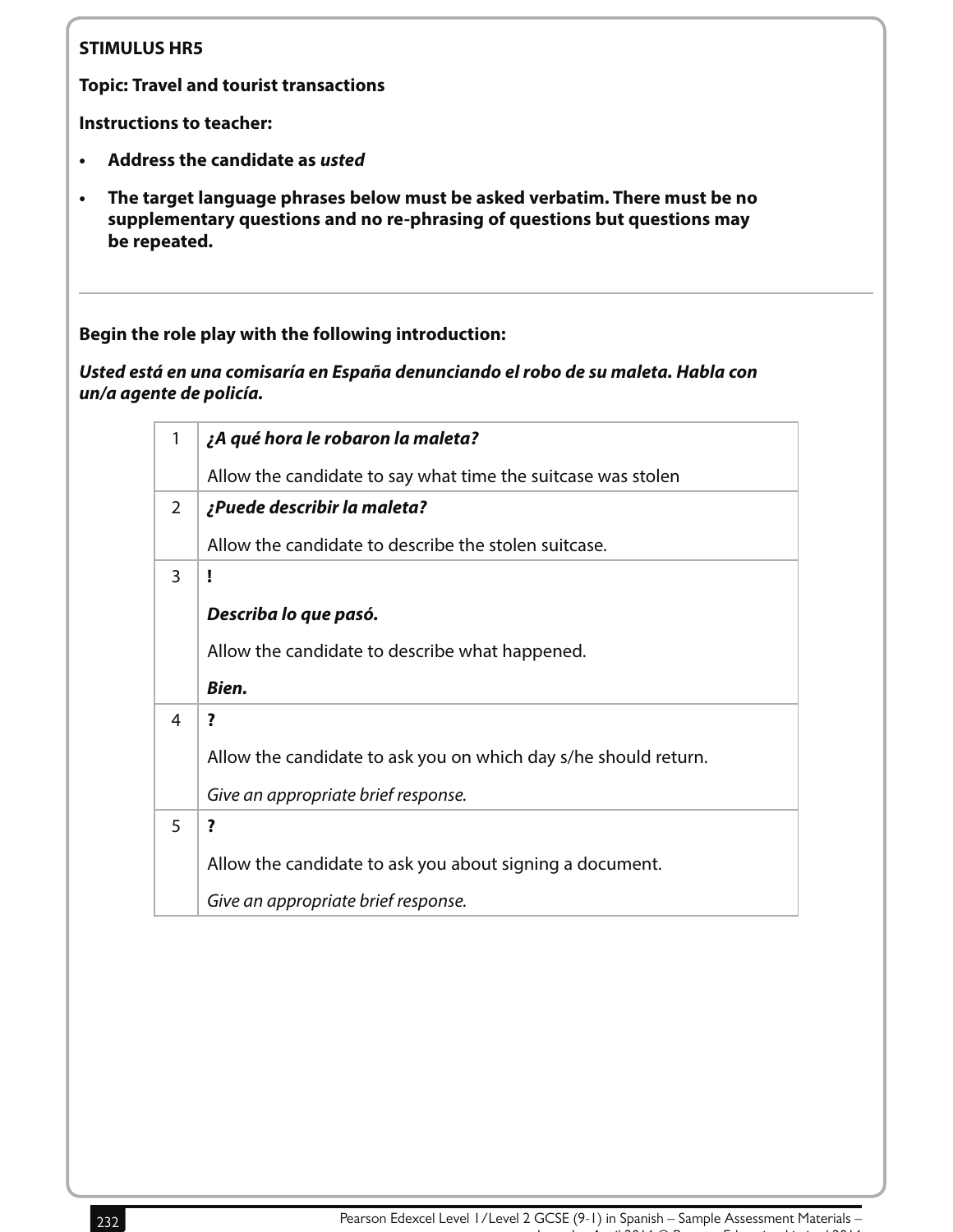# **Spanish**

**Paper 2: Speaking in Spanish Task 1: Role play Instructions to the candidate**

**Higher Tier**

**1SP0/2H** Sample assessment material for first teaching  $\|$  Paper Reference September 2016 **Time: 22 to 24 minutes (total), which includes 12 minutes' preparation time**

**You do not need any other materials.**

#### **Instructions**

- **•** The examination is made up of **three** tasks: one role play, one picture-based task, and a conversation.
- **•** You have **12 minutes** in total to prepare for the role play **and** for the picture-based task.
- **•** Do **not** make notes on this stimulus card.
- **•** Dictionaries and other resources are **not** allowed at any time.
- **•** You are permitted to make notes of up to a maximum of one side of A4 paper for **both** the role play **and** for the picture-based task.
- **•** for **both** the role play and for the picture-based task.<br>• You must hand in your notes **before** completing the final task (conversation).
- **•** You must hand in your notes **before** comp<br>• You may ask for questions to be repeated.
- **●** You may ask for questions to be repeated.<br>● You must **not** read out whole, prepared sentences in answer to questions.





**Turn over** 



Pearson Edexcel Level 1/Level 2 GCSE (9-1) in Spanish – Sample Assessment Materials – 233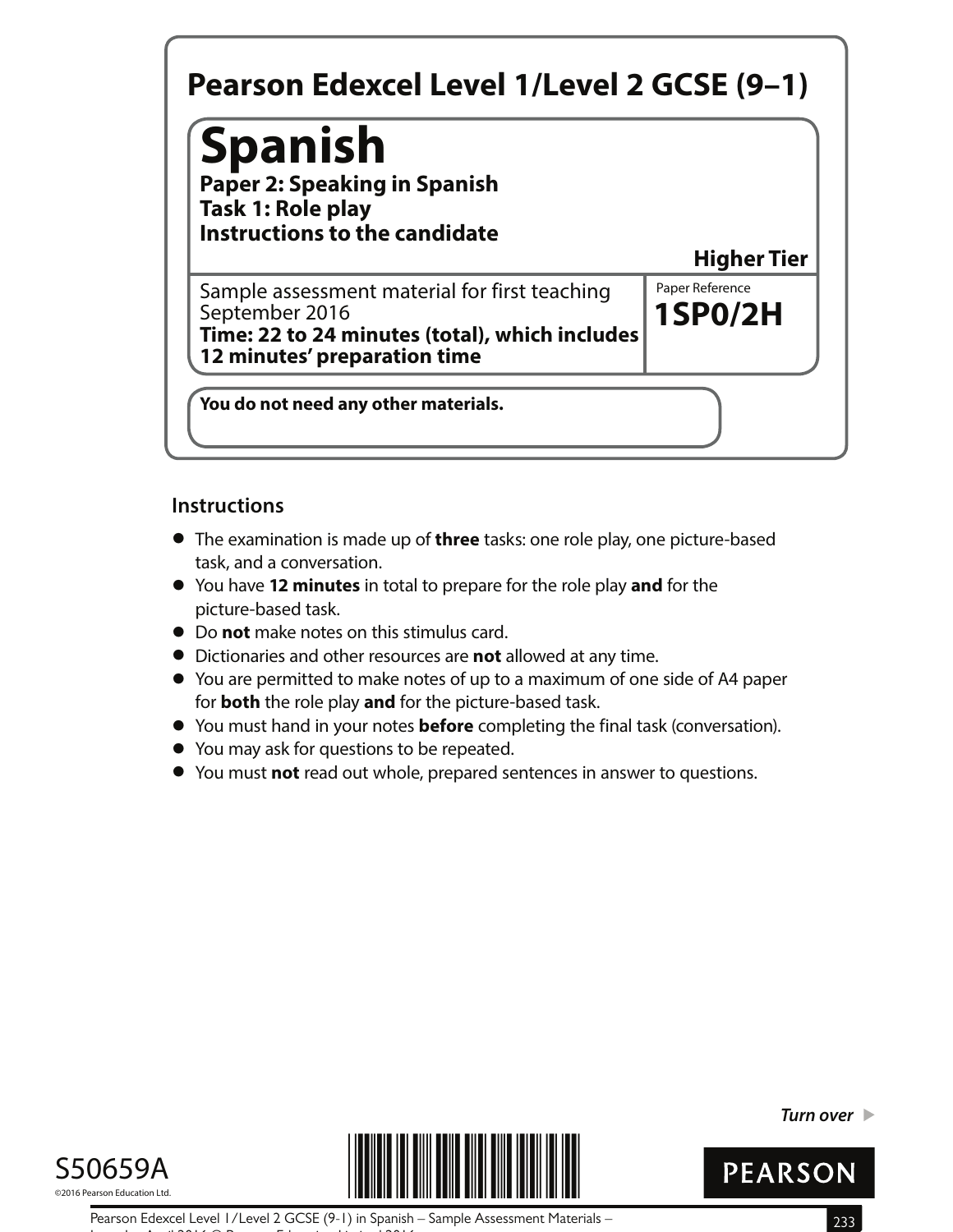#### **Topic: Travel and tourist transactions**

#### **Instructions to candidates**

You are in a department store in Barcelona to return an article of clothing. The teacher will play the part of the shop attendant and will speak first.

You must address the shop attendant as usted.

You will talk to the teacher using the five prompts below.

- where you see **?** you must ask a question
- where you see **!** you must respond to something you have not prepared

#### **Task**

**Está en unos grandes almacenes en Barcelona. Usted quiere devolver un artículo de ropa y habla con el/la dependiente/a.**

- 1. Ropa devolver
- 2. Problema descripción
- 3. **!**
- 4. **?** Ropa cambiar
- 5. **?** Probadores dónde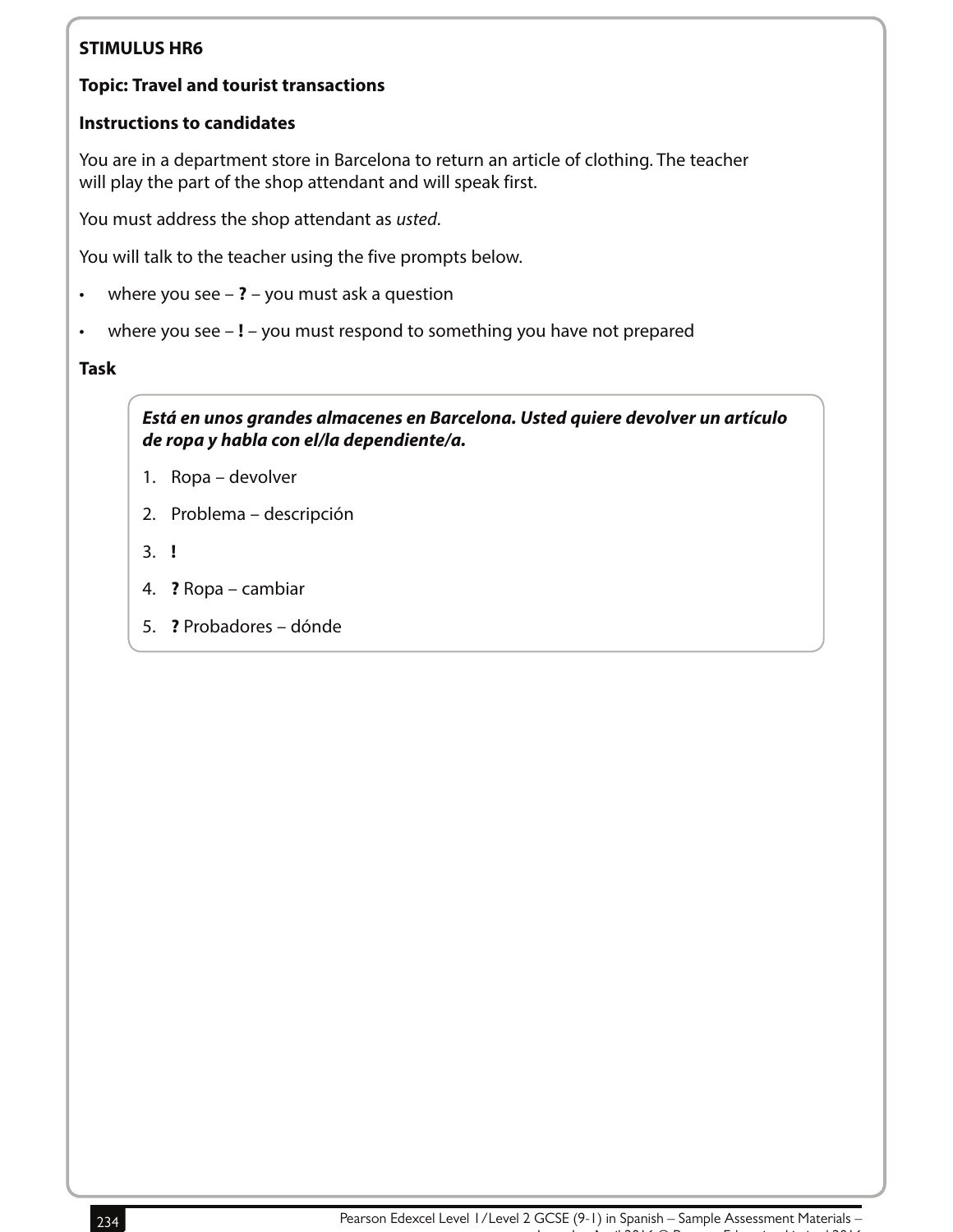## **Spanish**

**Paper 2: Speaking in Spanish Task 1: Role play Instructions to the teacher**

**Higher Tier**

**1SP0/2H** Sample assessment material for first teaching  $\|$  Paper Reference September 2016 **Time: 22 to 24 minutes (total), which includes 12 minutes' preparation time**

**You do not need any other materials.**

#### **Instructions**

- **•** You should open the role play with the introduction provided.
- You should open the role play with the introduction provided.<br>● The role play is recommended to last between two to two-and-a-half minutes.
- The role play is recommended to last between two to two-and-a-half n<br>● The set questions and comments must be asked as they are presented. • The set questions and comments must be asked as they are presented.<br>• Candidates must **not** read out whole, prepared sentences in answer
- to questions.
- **•** There must be no supplementary questions and no re-phrasing. The statements/questions may be repeated but no more than twice.





**Turn over** 



Pearson Edexcel Level 1/Level 2 GCSE (9-1) in Spanish – Sample Assessment Materials – 235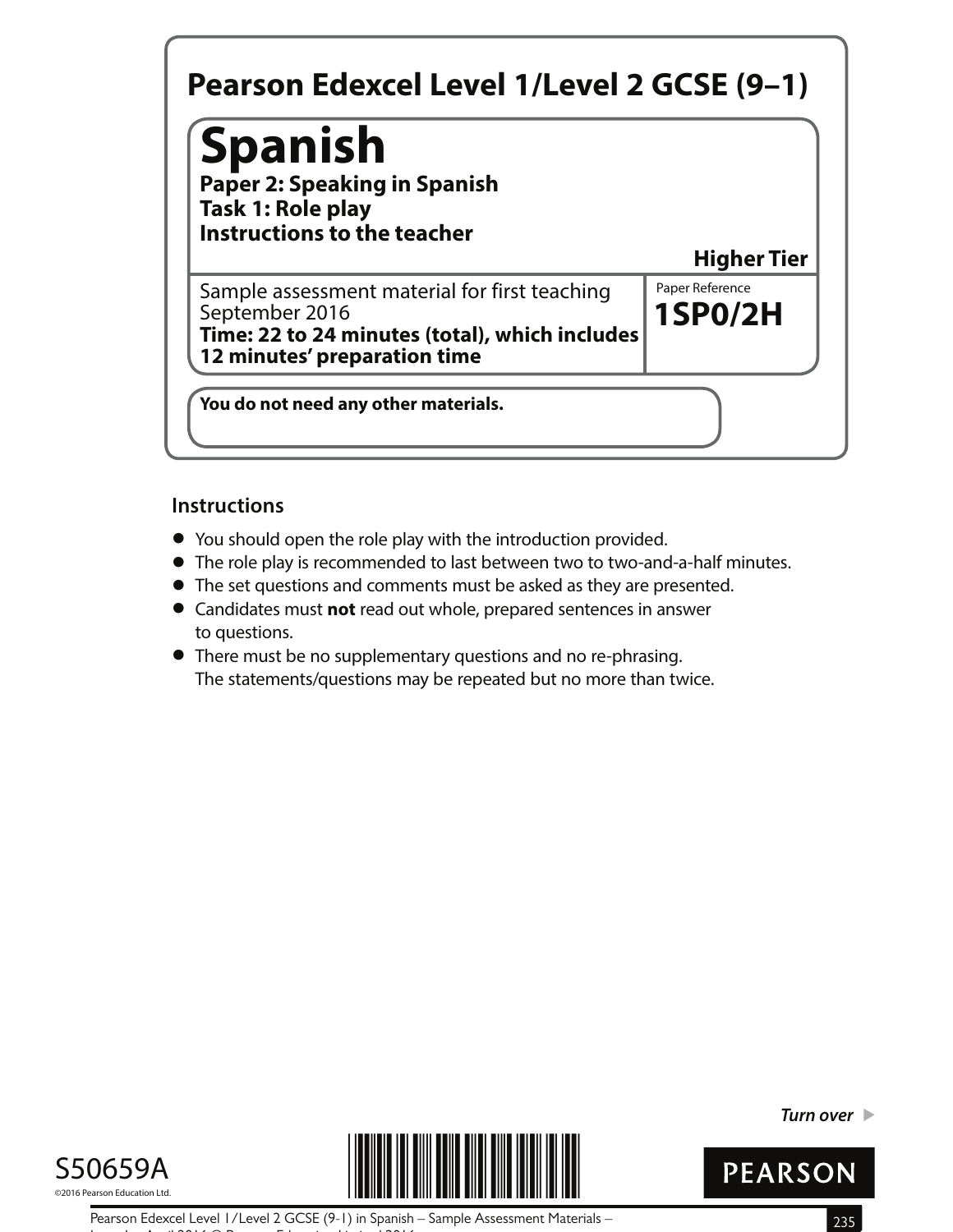**Topic: Travel and tourist transactions**

**Instructions to teacher:**

- **• Address the candidate as usted**
- **• The target language phrases below must be asked verbatim. There must be no supplementary questions and no re-phrasing of questions but questions may be repeated.**

**Begin the role play with the following introduction:** 

**Está en unos grandes almacenes en Barcelona. Usted quiere devolver un artículo de ropa y habla con el/la dependiente/a.**

| 1 | ¿En qué puedo ayudarle?                                                    |
|---|----------------------------------------------------------------------------|
|   | Allow the candidate to say s/he wishes to return an item of clothing.      |
| 2 | ľ                                                                          |
|   | ¿Cuál es el problema?                                                      |
|   | Allow the candidate to say what the problem is.                            |
| 3 | ï                                                                          |
|   | Un momento, por favor. Veo que usted está aquí de vacaciones               |
|   | ¿Qué ha hecho en Barcelona?                                                |
|   | Allow the candidate to say what s/he has done in Barcelona.                |
|   | Muy bien.                                                                  |
| 4 | ?                                                                          |
|   | Allow the candidate to ask you about the possibility of changing the item. |
|   | Give an appropriate brief response.                                        |
| 5 | ?                                                                          |
|   | Allow the candidate to ask you where the changing rooms are.               |
|   | Give an appropriate brief response.                                        |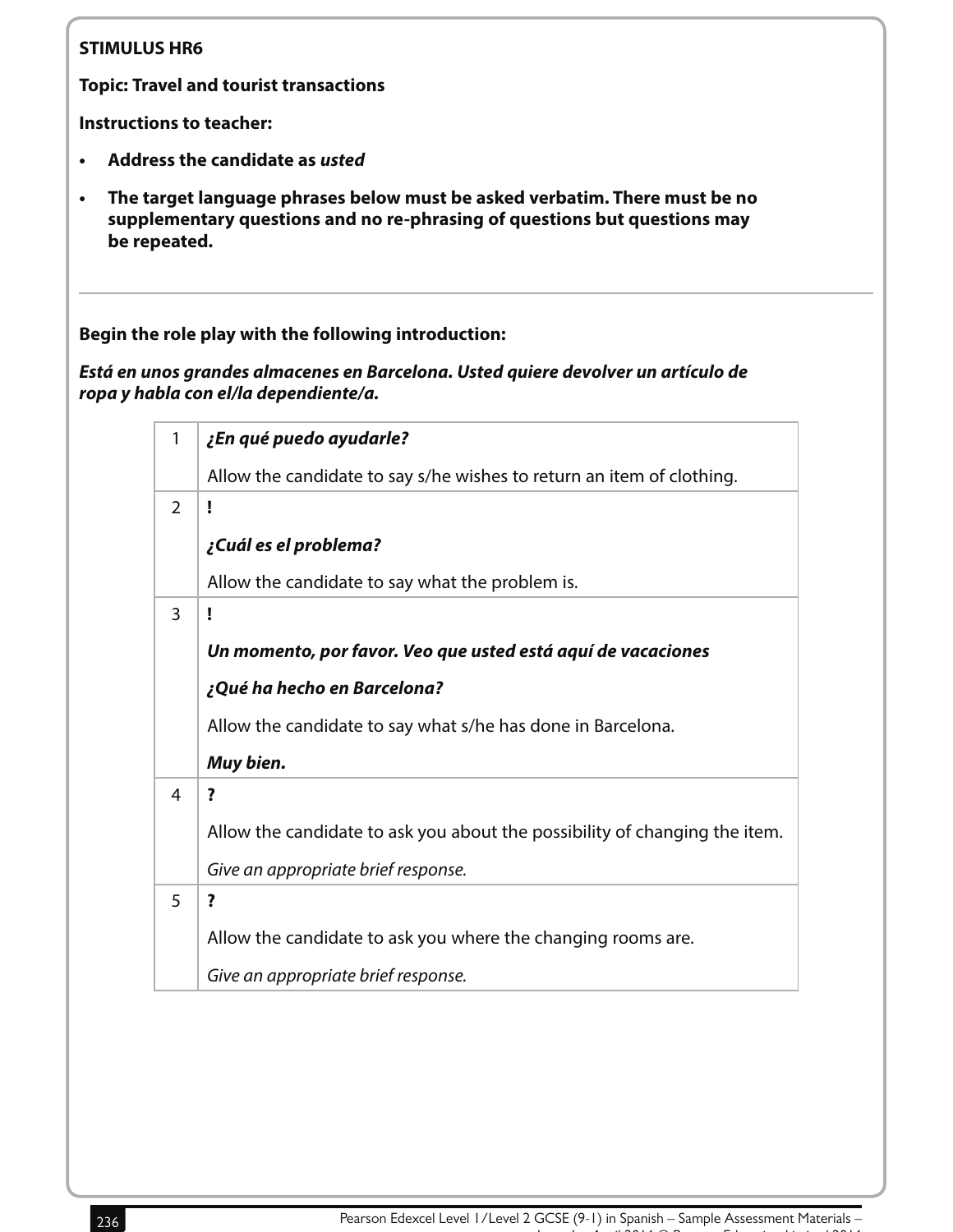# **Spanish**

**Paper 2: Speaking in Spanish Task 1: Role play Instructions to the candidate**

**Higher Tier**

**1SP0/2H** Sample assessment material for first teaching  $\|$  Paper Reference September 2016 **Time: 22 to 24 minutes (total), which includes 12 minutes' preparation time**

**You do not need any other materials.**

#### **Instructions**

- **•** The examination is made up of **three** tasks: one role play, one picture-based task, and a conversation.
- **•** You have **12 minutes** in total to prepare for the role play **and** for the picture-based task.
- **•** Do **not** make notes on this stimulus card.
- **•** Dictionaries and other resources are **not** allowed at any time.
- **•** You are permitted to make notes of up to a maximum of one side of A4 paper for **both** the role play **and** for the picture-based task.
- **•** for **both** the role play and for the picture-based task.<br>• You must hand in your notes **before** completing the final task (conversation).
- **•** You must hand in your notes **before** comp<br>• You may ask for questions to be repeated.
- **●** You may ask for questions to be repeated.<br>● You must **not** read out whole, prepared sentences in answer to questions.





**Turn over** 



Pearson Edexcel Level 1/Level 2 GCSE (9-1) in Spanish – Sample Assessment Materials – 237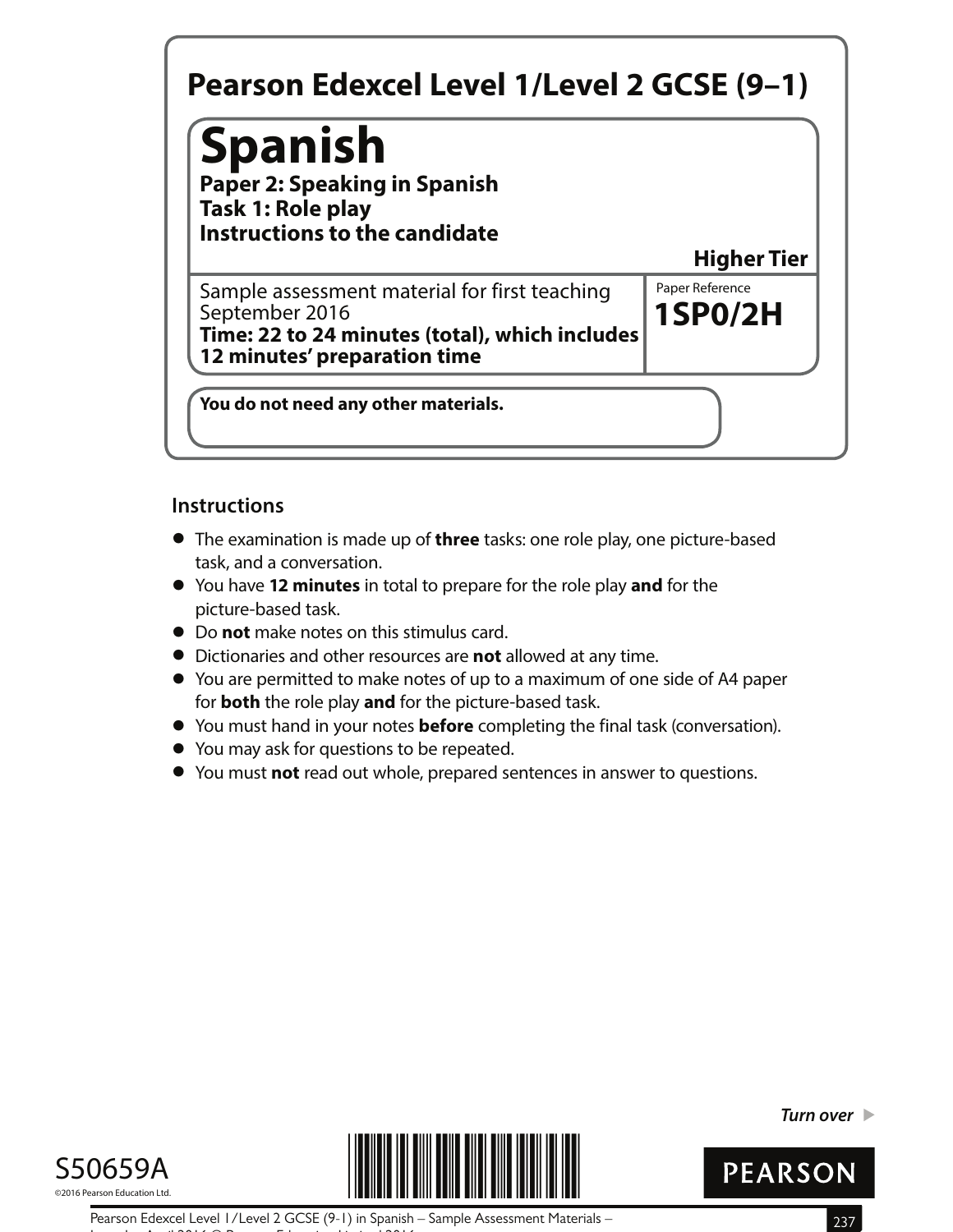#### **Topic: Cultural life**

#### **Instructions to candidates:**

You are at your house with your Spanish friend. You are planning to go to the cinema. The teacher will play the role of your Spanish friend and will speak first.

You must address your Spanish friend as tú.

You will talk to the teacher using the five prompts below.

- where you see **?** you must ask a question
- where you see **!** you must respond to something you have not prepared

#### **Task**

**Estás en tu casa con un/a amigo/a español/a. Estáis hablando de una visita al cine.**

- 1. Cine dónde
- 2. Película (preferencia) razón
- 3. **!**
- 4. **?** Precio película
- 5. **?** Fin de semana planes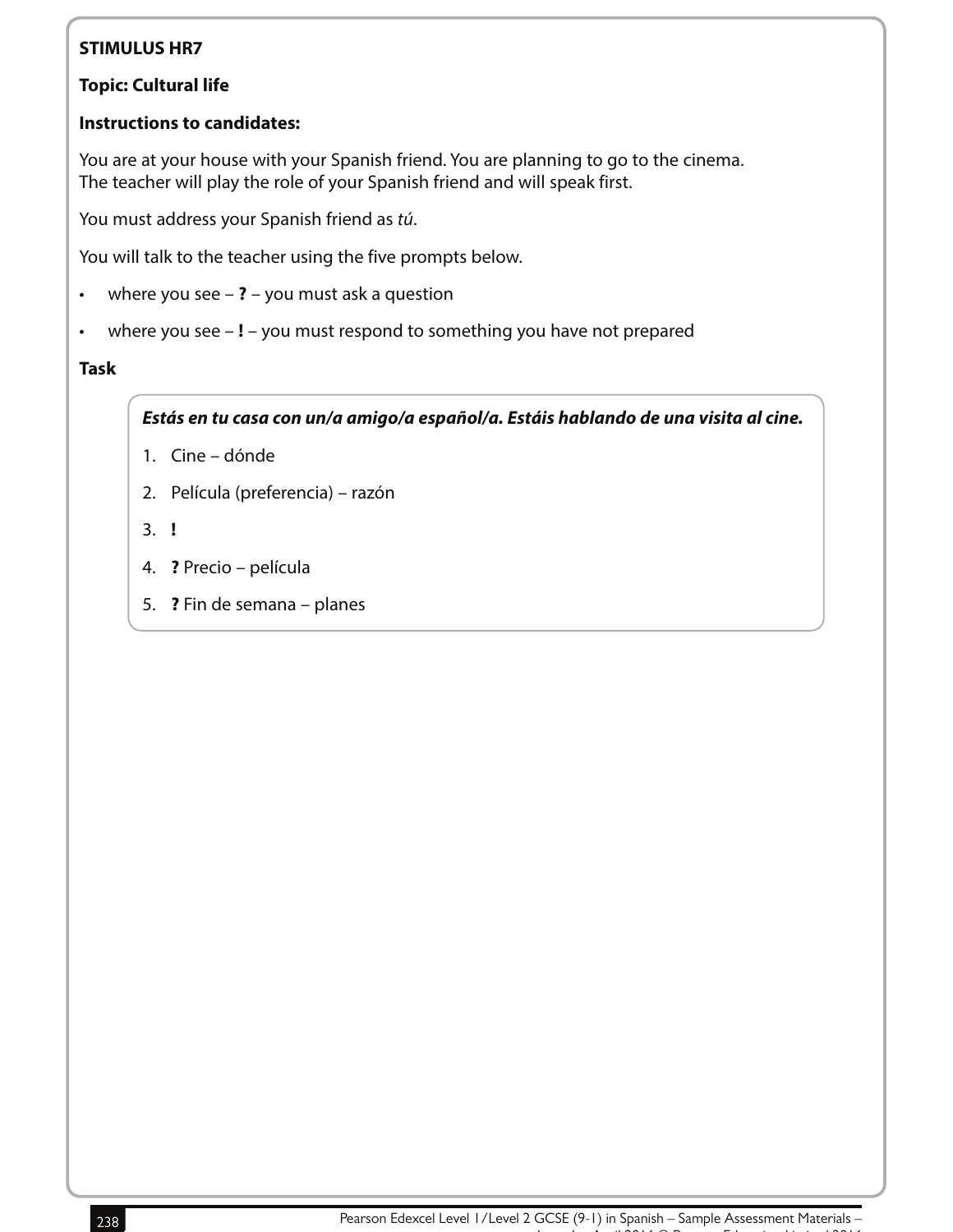## **Spanish**

**Paper 2: Speaking in Spanish Task 1: Role play Instructions to the teacher**

**Higher Tier**

**1SP0/2H** Sample assessment material for first teaching  $\|$  Paper Reference September 2016 **Time: 22 to 24 minutes (total), which includes 12 minutes' preparation time**

**You do not need any other materials.**

#### **Instructions**

- **•** You should open the role play with the introduction provided.
- You should open the role play with the introduction provided.<br>● The role play is recommended to last between two to two-and-a-half minutes.
- The role play is recommended to last between two to two-and-a-half n<br>● The set questions and comments must be asked as they are presented. • The set questions and comments must be asked as they are presented.<br>• Candidates must **not** read out whole, prepared sentences in answer
- to questions.
- **•** There must be no supplementary questions and no re-phrasing. The statements/questions may be repeated but no more than twice.





**Turn over** 



Pearson Edexcel Level 1/Level 2 GCSE (9-1) in Spanish – Sample Assessment Materials – 239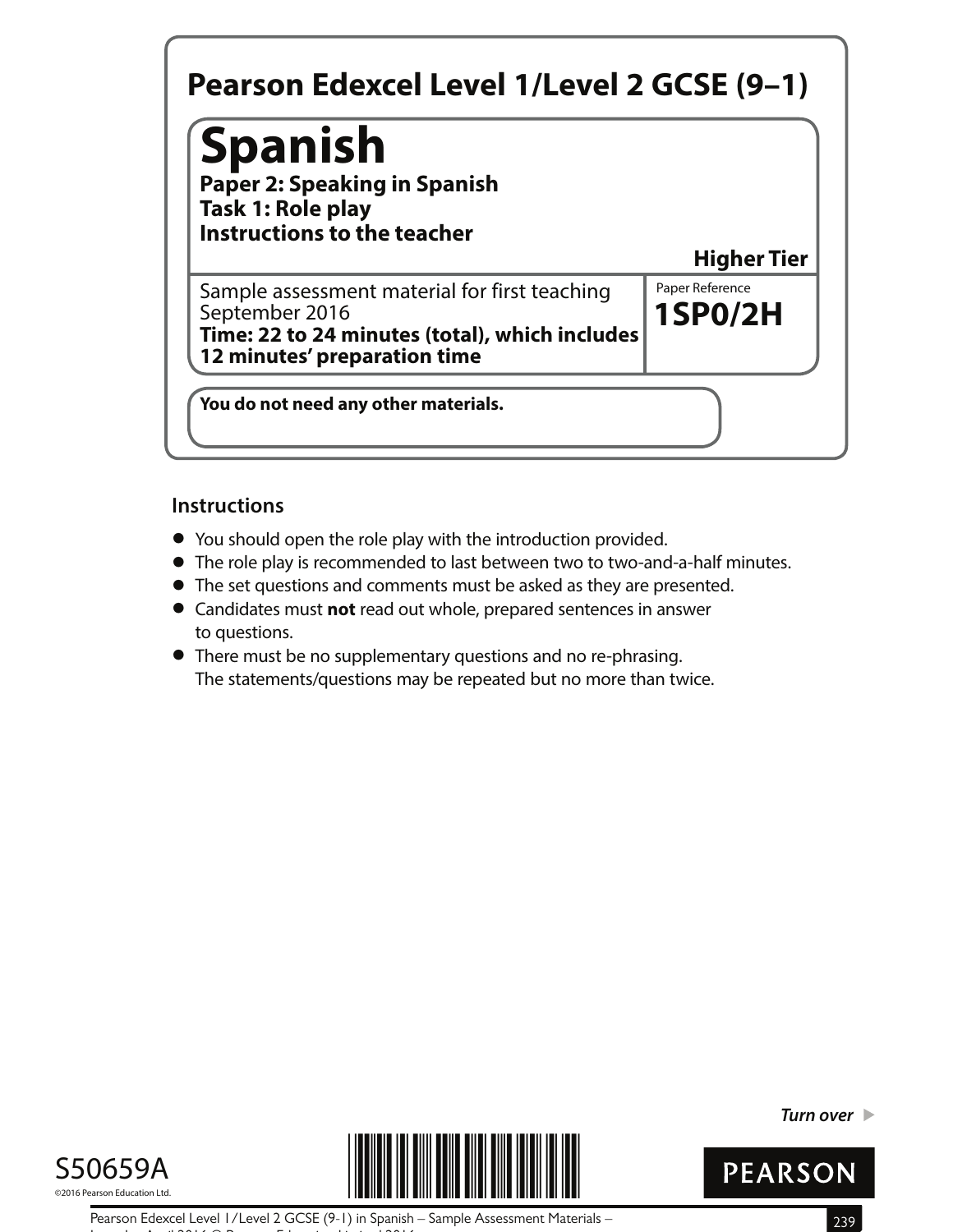**Topic: Cultural life**

**Instructions to teacher:**

- **Address the candidate as tú**
- **The target language phrases below must be asked verbatim. There must be no supplementary questions and no re-phrasing of questions but questions may be repeated.**

**Begin the role play with the following introduction:** 

**Estás en tu casa con un/a amigo/a español/a. Estáis hablando de una visita al cine.**

| 1 | ¿Dónde está el cine?                                                |
|---|---------------------------------------------------------------------|
|   | Allow the candidate to say where the cinema is.                     |
| 2 | ¿Qué tipo de película prefieres y por qué?                          |
|   | Allow the candidate to say what type of film s/he prefers and why.  |
| 3 |                                                                     |
|   | Háblame de la última película que viste.                            |
|   | Allow the candidate to talk about the last film s/he saw.           |
|   | Muy bien.                                                           |
| 4 | ?                                                                   |
|   | Allow the candidate to ask you the price of the film tickets.       |
|   | Give an appropriate brief response.                                 |
| 5 | ?                                                                   |
|   | Allow the candidate to ask you what plans you have for the weekend. |
|   | Give an appropriate brief response.                                 |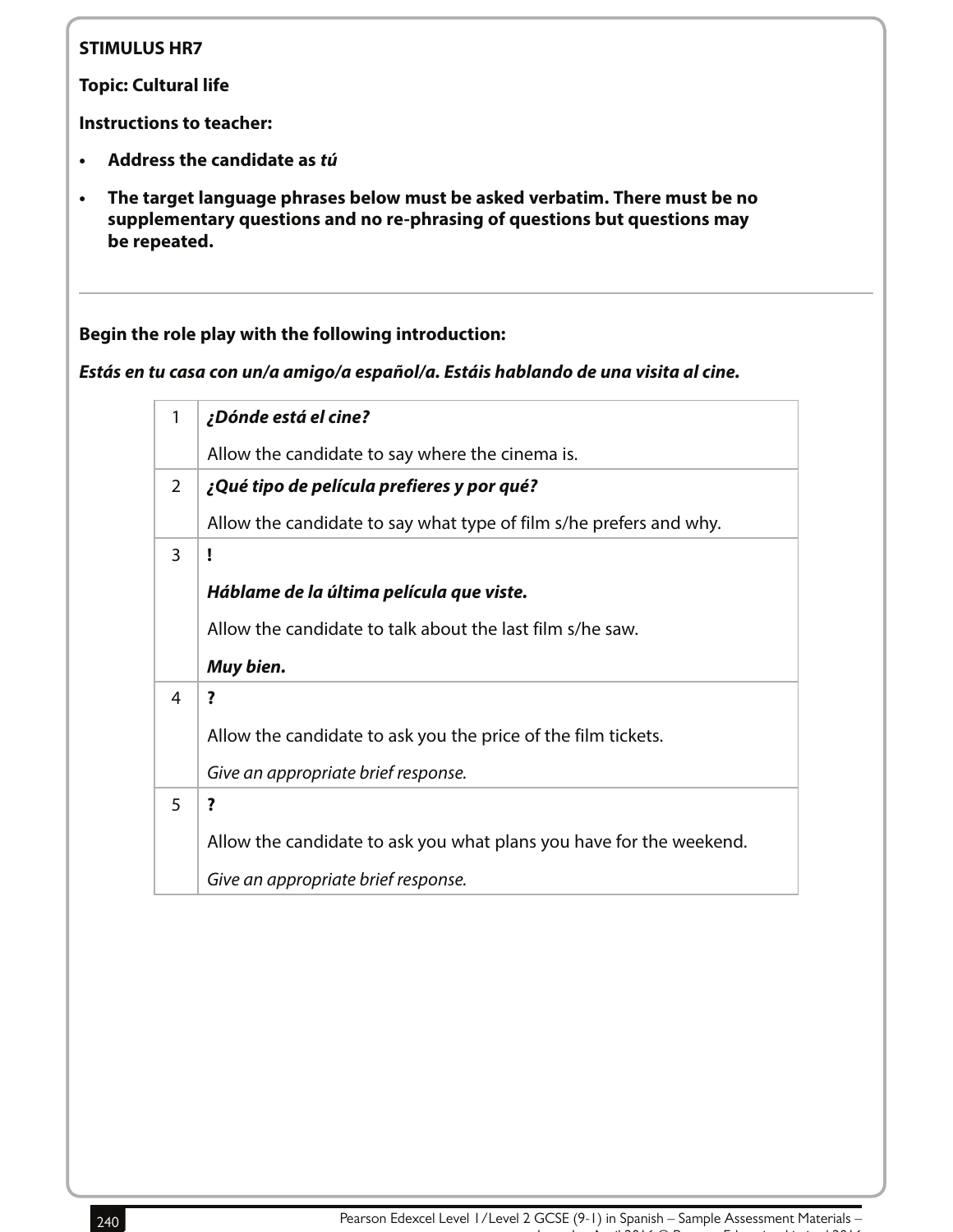# **Spanish**

**Paper 2: Speaking in Spanish Task 1: Role play Instructions to the candidate**

**Higher Tier**

**1SP0/2H** Sample assessment material for first teaching  $\|$  Paper Reference September 2016 **Time: 22 to 24 minutes (total), which includes 12 minutes' preparation time**

**You do not need any other materials.**

#### **Instructions**

- **•** The examination is made up of **three** tasks: one role play, one picture-based task, and a conversation.
- **•** You have **12 minutes** in total to prepare for the role play **and** for the picture-based task.
- **•** Do **not** make notes on this stimulus card.
- **•** Dictionaries and other resources are **not** allowed at any time.
- **•** You are permitted to make notes of up to a maximum of one side of A4 paper for **both** the role play **and** for the picture-based task.
- **•** for **both** the role play and for the picture-based task.<br>• You must hand in your notes **before** completing the final task (conversation).
- **•** You must hand in your notes **before** comp<br>• You may ask for questions to be repeated.
- **●** You may ask for questions to be repeated.<br>● You must **not** read out whole, prepared sentences in answer to questions.





**Turn over** 



Pearson Edexcel Level 1/Level 2 GCSE (9-1) in Spanish – Sample Assessment Materials – 241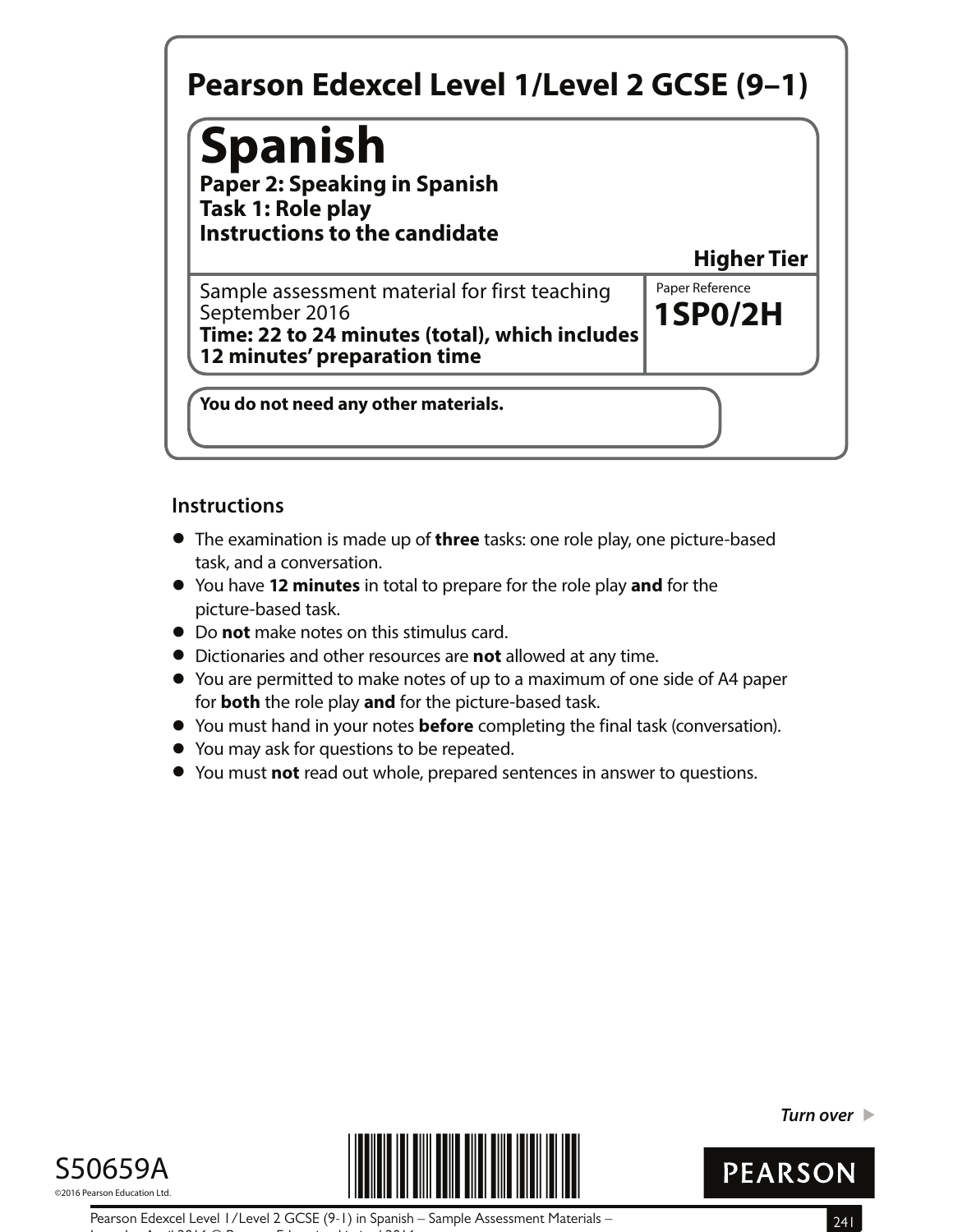#### **Topic: Cultural life**

#### **Instructions to candidates:**

You are talking to the receptionist at a leisure centre in Spain. The teacher will play the role of the receptionist and will speak first.

You must address the receptionist as usted.

You will talk to the teacher using the five prompts below.

- where you see **?** you must ask a question
- where you see **!** you must respond to something you have not prepared

#### **Task**

**Usted está en un polideportivo en España. Habla con el/la recepcionista sobre los deportes.**

- 1. Visita polideportivo (frecuencia)
- 2. Deporte preferido razón
- 3. **!**
- 4. **?** Nueva piscina horario
- 5. **?** Pista de tenis reservar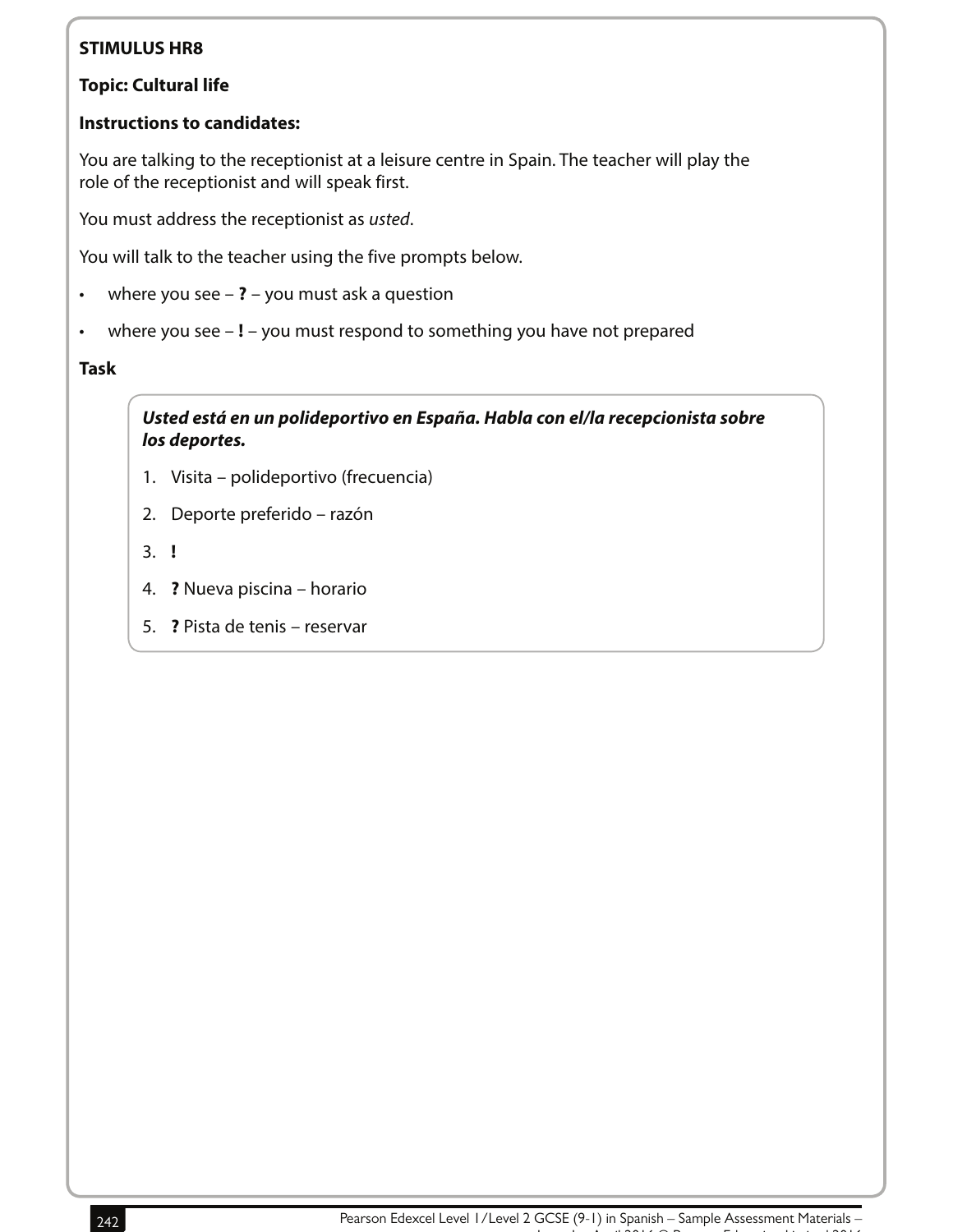## **Spanish**

**Paper 2: Speaking in Spanish Task 1: Role play Instructions to the teacher**

**Higher Tier**

**1SP0/2H** Sample assessment material for first teaching  $\|$  Paper Reference September 2016 **Time: 22 to 24 minutes (total), which includes 12 minutes' preparation time**

**You do not need any other materials.**

#### **Instructions**

- **•** You should open the role play with the introduction provided.
- You should open the role play with the introduction provided.<br>● The role play is recommended to last between two to two-and-a-half minutes.
- The role play is recommended to last between two to two-and-a-half n<br>● The set questions and comments must be asked as they are presented. • The set questions and comments must be asked as they are presented.<br>• Candidates must **not** read out whole, prepared sentences in answer
- to questions.
- **•** There must be no supplementary questions and no re-phrasing. The statements/questions may be repeated but no more than twice.





**Turn over** 



Pearson Edexcel Level 1/Level 2 GCSE (9-1) in Spanish – Sample Assessment Materials – 243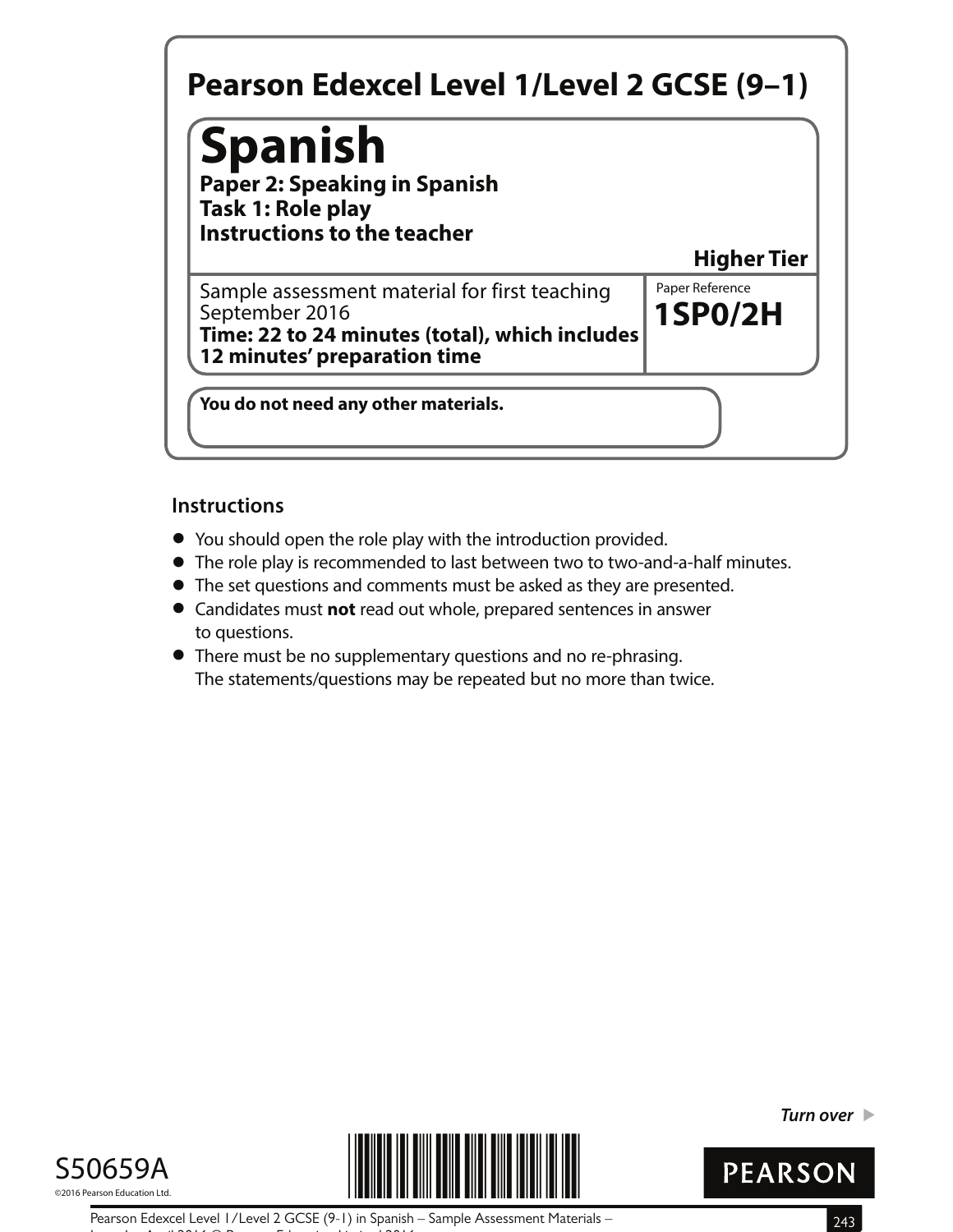**Topic: Cultural life**

**Instructions to teacher:**

- **• Address the candidate as usted**
- **• The target language phrases below must be asked verbatim. There must be no supplementary questions and no re-phrasing of questions but questions may be repeated.**

**Begin the role play with the following introduction:** 

**Usted está en un polideportivo en España. Habla con el/la recepcionista sobre los deportes.**

| 1              | ¿Con qué frecuencia viene usted aquí?                                           |
|----------------|---------------------------------------------------------------------------------|
|                | Allow the candidate to say how often s/he goes to the leisure centre.           |
| 2              | ¿Cuál es su deporte preferido y por qué?                                        |
|                | Allow the candidate to say what sport s/he prefers and why.                     |
| $\overline{3}$ | ï                                                                               |
|                | Describa un deporte que ha practicado usted recientemente.                      |
|                | Allow the candidate to describe a sport s/he played recently.                   |
|                | Bien.                                                                           |
| 4              | ?                                                                               |
|                | Allow the candidate to ask you what the hours are for the new<br>swimming pool. |
|                | Give an appropriate brief response.                                             |
| 5              | ?                                                                               |
|                | Allow the candidate to ask you if s/he can book a tennis court.                 |
|                | Give an appropriate brief response.                                             |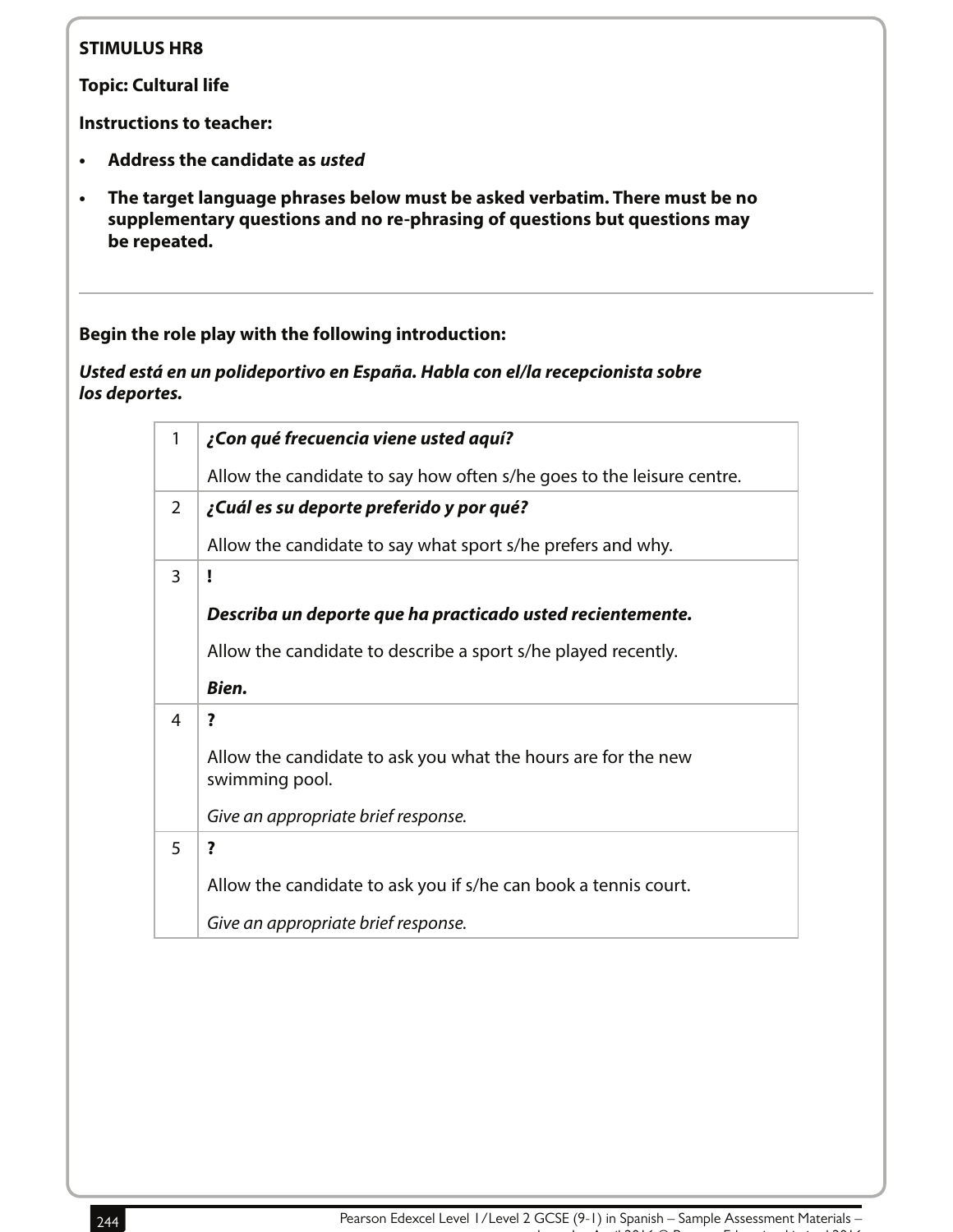# **Spanish**

**Paper 2: Speaking in Spanish Task 1: Role play Instructions to the candidate**

**Higher Tier**

**1SP0/2H** Sample assessment material for first teaching  $\|$  Paper Reference September 2016 **Time: 22 to 24 minutes (total), which includes 12 minutes' preparation time**

**You do not need any other materials.**

#### **Instructions**

- **•** The examination is made up of **three** tasks: one role play, one picture-based task, and a conversation.
- **•** You have **12 minutes** in total to prepare for the role play **and** for the picture-based task.
- **•** Do **not** make notes on this stimulus card.
- **•** Dictionaries and other resources are **not** allowed at any time.
- **•** You are permitted to make notes of up to a maximum of one side of A4 paper for **both** the role play **and** for the picture-based task.
- **•** for **both** the role play and for the picture-based task.<br>• You must hand in your notes **before** completing the final task (conversation).
- **•** You must hand in your notes **before** comp<br>• You may ask for questions to be repeated.
- **●** You may ask for questions to be repeated.<br>● You must **not** read out whole, prepared sentences in answer to questions.





**Turn over** 



Pearson Edexcel Level 1/Level 2 GCSE (9-1) in Spanish – Sample Assessment Materials – 245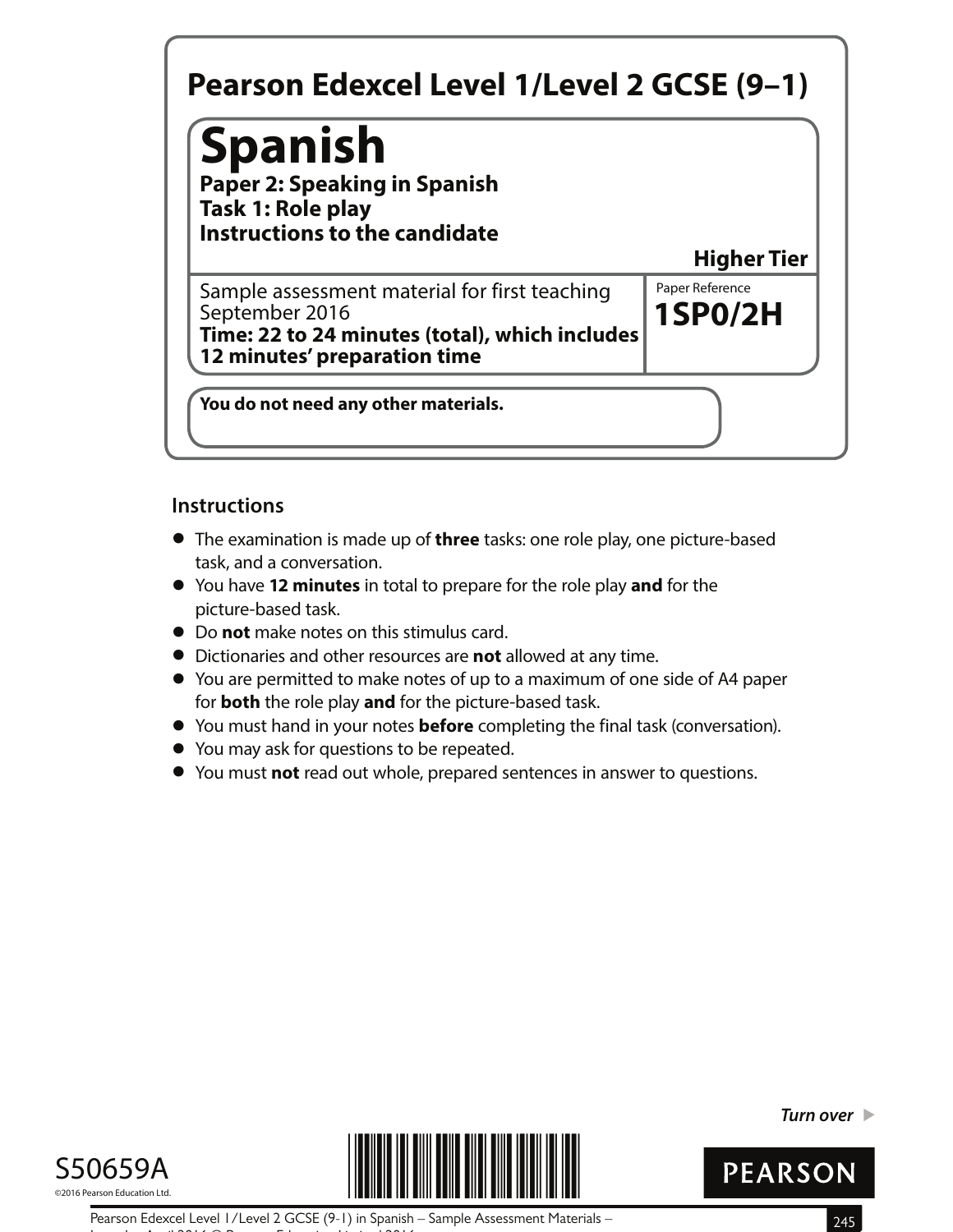#### **Topic: Ambitions**

#### **Instructions to candidates:**

You are on a Spanish Exchange trip and you decide to enquire about voluntary work in an organisation. The teacher will play the role of the organisation employee and will speak first.

You must address the employee as usted.

You will talk to the teacher using the five prompts below.

- where you see **?** you must ask a question
- where you see **!** you must respond to something you have not prepared

#### **Task**

**Usted está en una organización en España para pedir trabajo voluntario. Habla con el/la empleado/a.**

- 1. Trabajo tipo
- 2. Este tipo de trabajo razón
- 3. **!**
- 4. **?** Trabajo formación
- 5. **?** Empezar fecha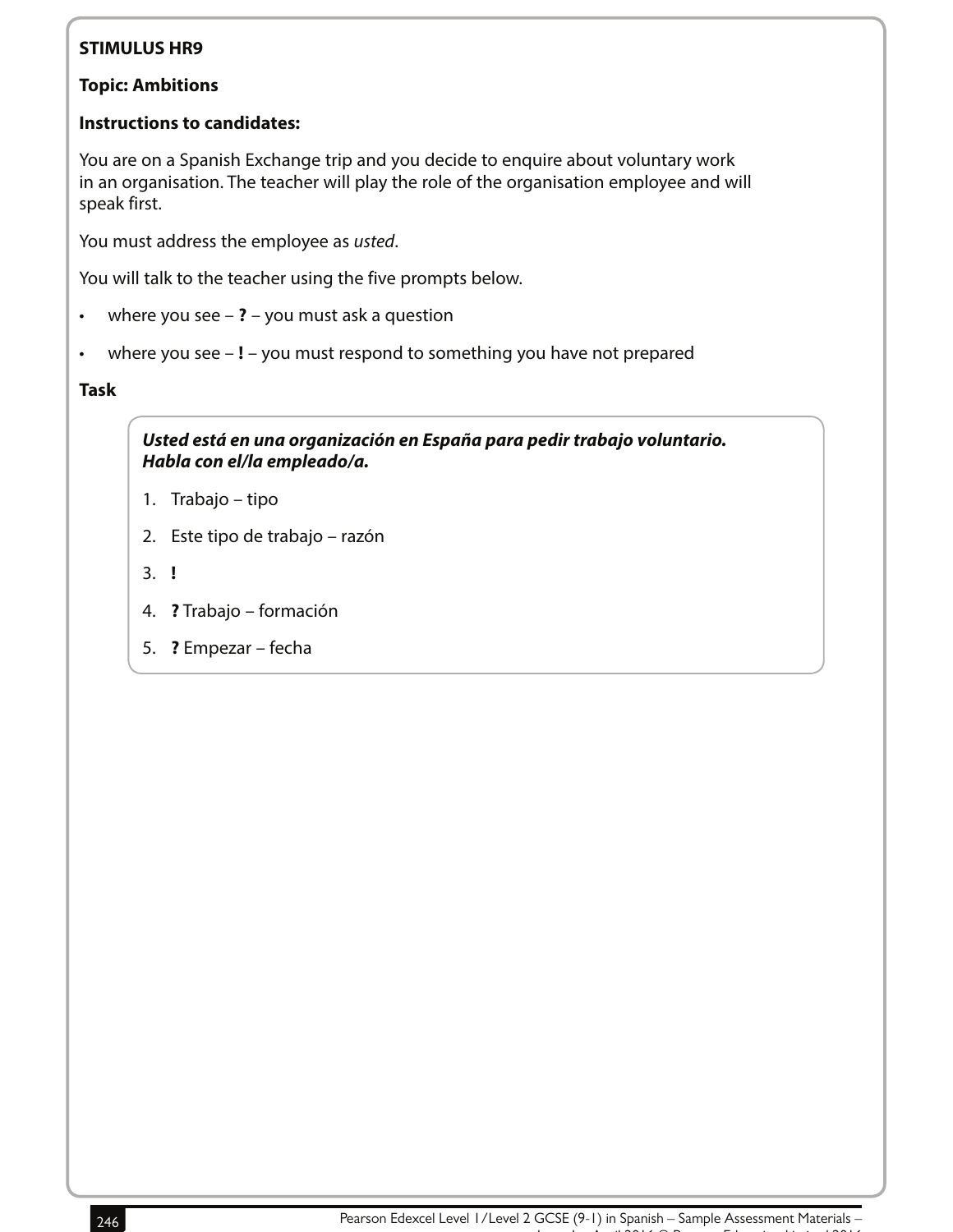## **Spanish**

**Paper 2: Speaking in Spanish Task 1: Role play Instructions to the teacher**

**Higher Tier**

**1SP0/2H** Sample assessment material for first teaching  $\|$  Paper Reference September 2016 **Time: 22 to 24 minutes (total), which includes 12 minutes' preparation time**

**You do not need any other materials.**

#### **Instructions**

- **•** You should open the role play with the introduction provided.
- You should open the role play with the introduction provided.<br>● The role play is recommended to last between two to two-and-a-half minutes.
- The role play is recommended to last between two to two-and-a-half n<br>● The set questions and comments must be asked as they are presented. • The set questions and comments must be asked as they are presented.<br>• Candidates must **not** read out whole, prepared sentences in answer
- to questions.
- **•** There must be no supplementary questions and no re-phrasing. The statements/questions may be repeated but no more than twice.





**Turn over** 



Pearson Edexcel Level 1/Level 2 GCSE (9-1) in Spanish – Sample Assessment Materials – 247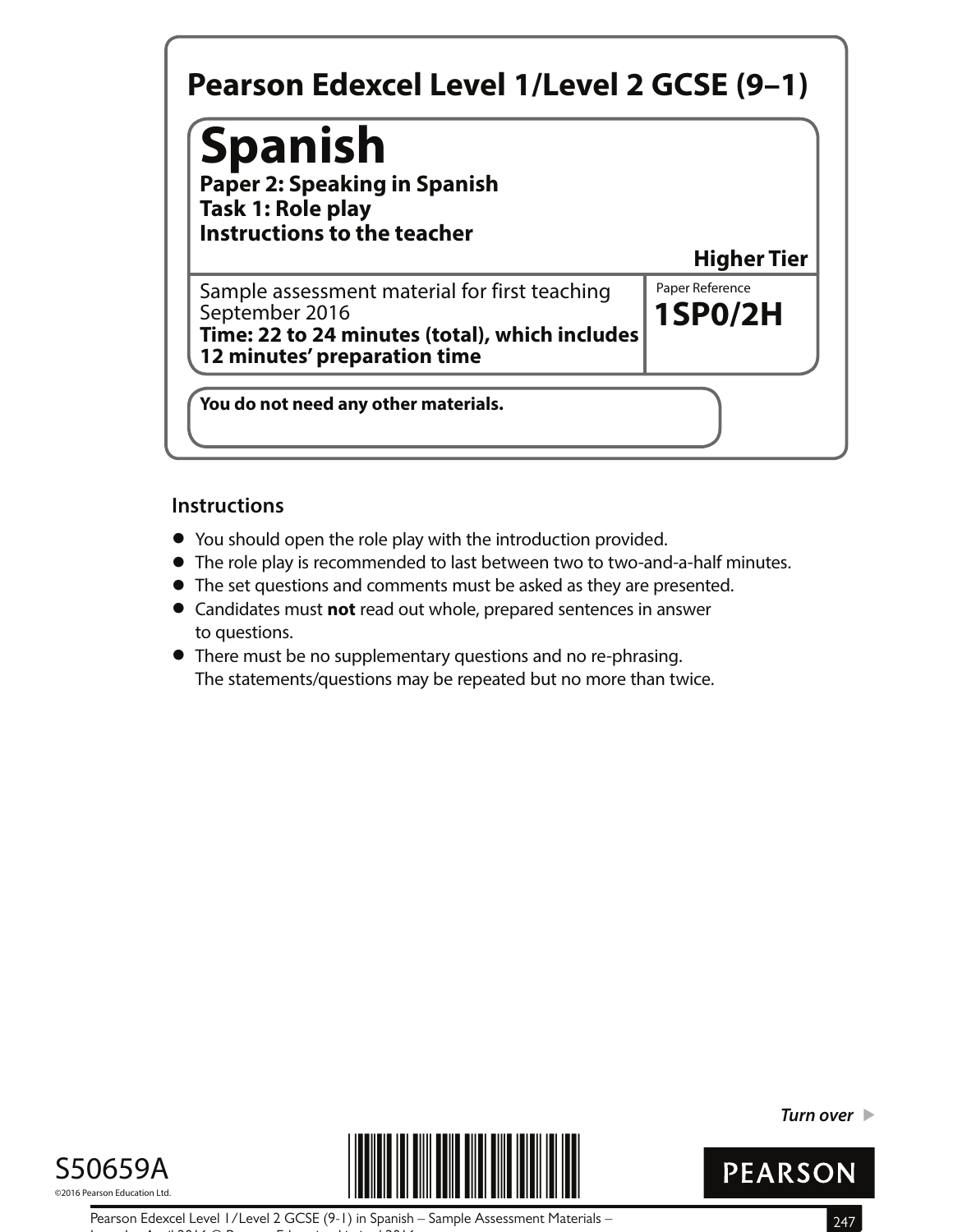**Topic: Ambitions**

**Instructions to teacher:**

- **• Address the candidate as usted**
- **• The target language phrases below must be asked verbatim. There must be no supplementary questions and no re-phrasing of questions but questions may be repeated.**

**Begin the role play with the following introduction:** 

**Usted está en una organización en España para pedir trabajo voluntario. Habla con el/ la empleado/a.**

| 1              | ¿En qué le puedo ayudar?                                                 |
|----------------|--------------------------------------------------------------------------|
|                | Allow the candidate to state the type of work s/he is looking for.       |
| $\overline{2}$ | ¿Por qué le interesa este tipo de trabajo?                               |
|                | Allow the candidate to say why s/he is interested in this type of work.  |
| 3              | ï                                                                        |
|                | Hábleme sobre un trabajo voluntario que usted ha hecho.                  |
|                | Allow the candidate to talk about the voluntary work that s/he has done. |
|                | Muy bien.                                                                |
| 4              | ?                                                                        |
|                |                                                                          |
|                | Allow the candidate to ask you about the training provided.              |
|                | Give an appropriate brief response.                                      |
| 5              | ?                                                                        |
|                | Allow the candidate to ask you when s/he can start                       |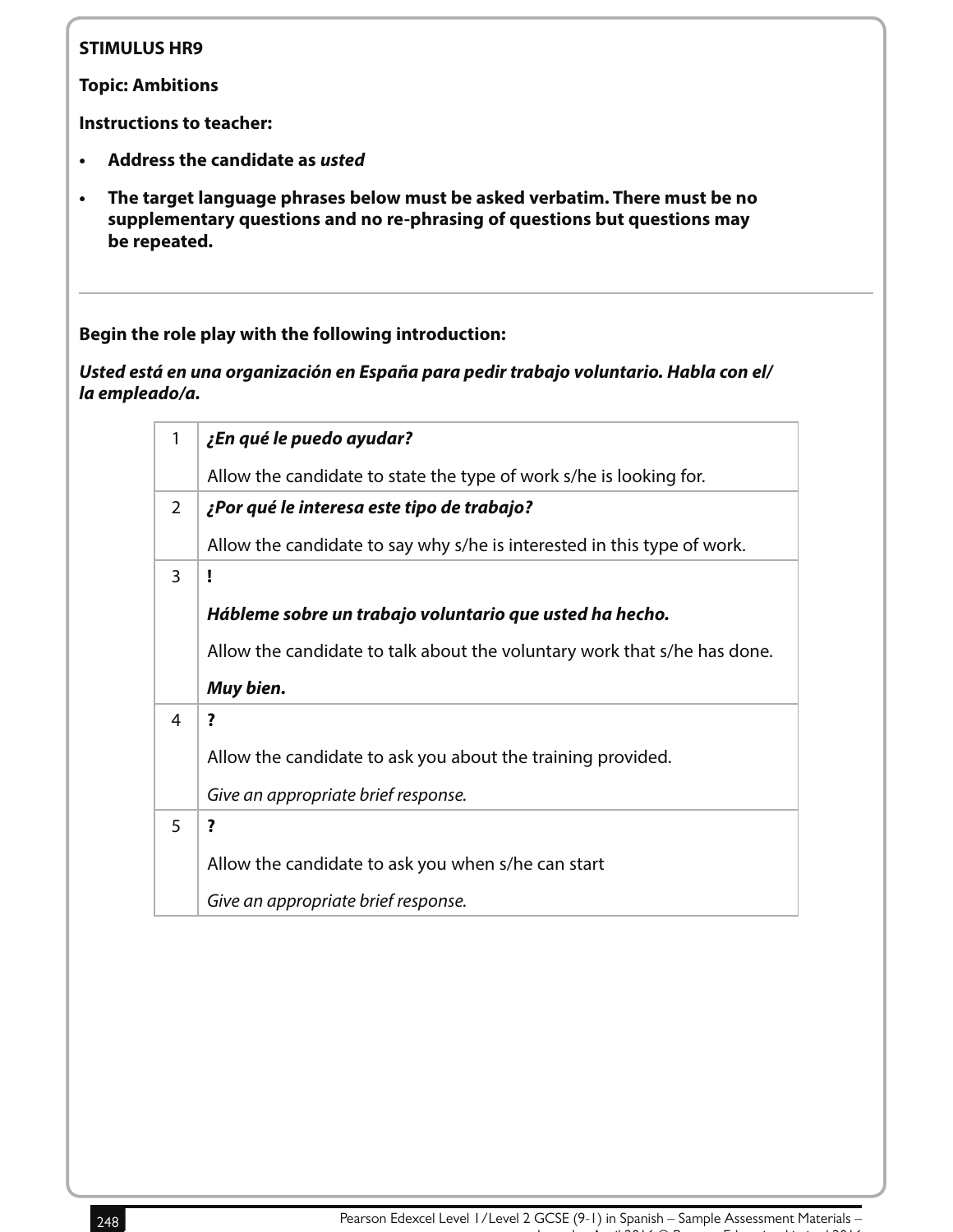# **Spanish**

**Paper 2: Speaking in Spanish Task 1: Role play Instructions to the candidate**

**Higher Tier**

**1SP0/2H** Sample assessment material for first teaching  $\|$  Paper Reference September 2016 **Time: 22 to 24 minutes (total), which includes 12 minutes' preparation time**

**You do not need any other materials.**

#### **Instructions**

- **•** The examination is made up of **three** tasks: one role play, one picture-based task, and a conversation.
- **•** You have **12 minutes** in total to prepare for the role play **and** for the picture-based task.
- **•** Do **not** make notes on this stimulus card.
- **•** Dictionaries and other resources are **not** allowed at any time.
- **•** You are permitted to make notes of up to a maximum of one side of A4 paper for **both** the role play **and** for the picture-based task.
- **•** for **both** the role play and for the picture-based task.<br>• You must hand in your notes **before** completing the final task (conversation).
- **•** You must hand in your notes **before** comp<br>• You may ask for questions to be repeated.
- **●** You may ask for questions to be repeated.<br>● You must **not** read out whole, prepared sentences in answer to questions.





**Turn over** 



Pearson Edexcel Level 1/Level 2 GCSE (9-1) in Spanish – Sample Assessment Materials – 249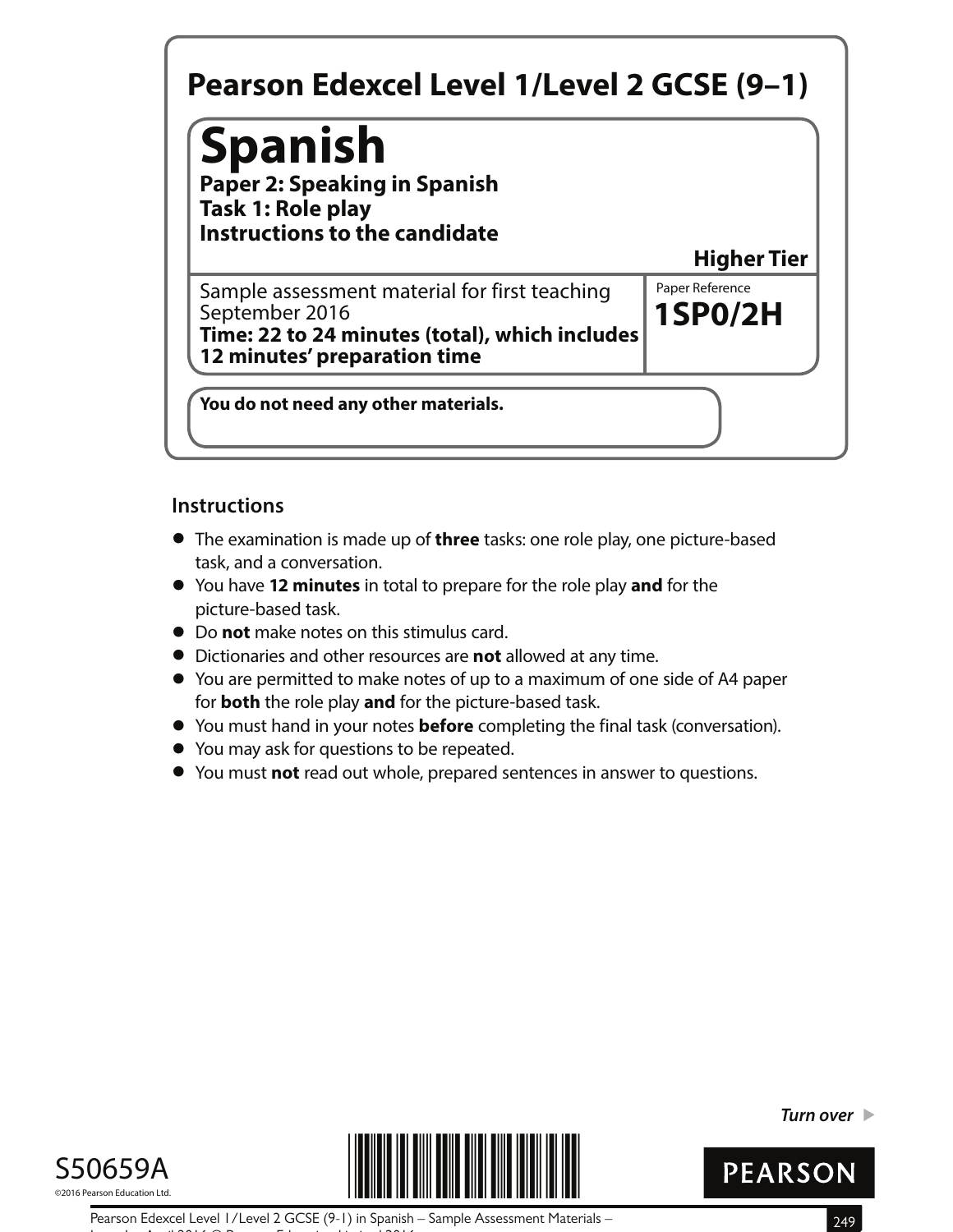#### **Topic: What school is like**

#### **Instructions to candidates:**

You are at home talking to your Spanish friend about school life. The teacher will play the role of your Spanish friend and will speak first.

You must address your Spanish friend as tú.

You will talk to the teacher using the five prompts below.

- where you see **?** you must ask a question
- where you see **!** you must respond to something you have not prepared

#### **Task**

**Estás en tu casa con tu amigo/a español/a. Habláis sobre la vida escolar.**

- 1. Instituto hora (empezar)
- 2. Profesor/a descripción
- 3. **!**
- 4. **?** Uniforme opinión
- 5. **?** Deportes instituto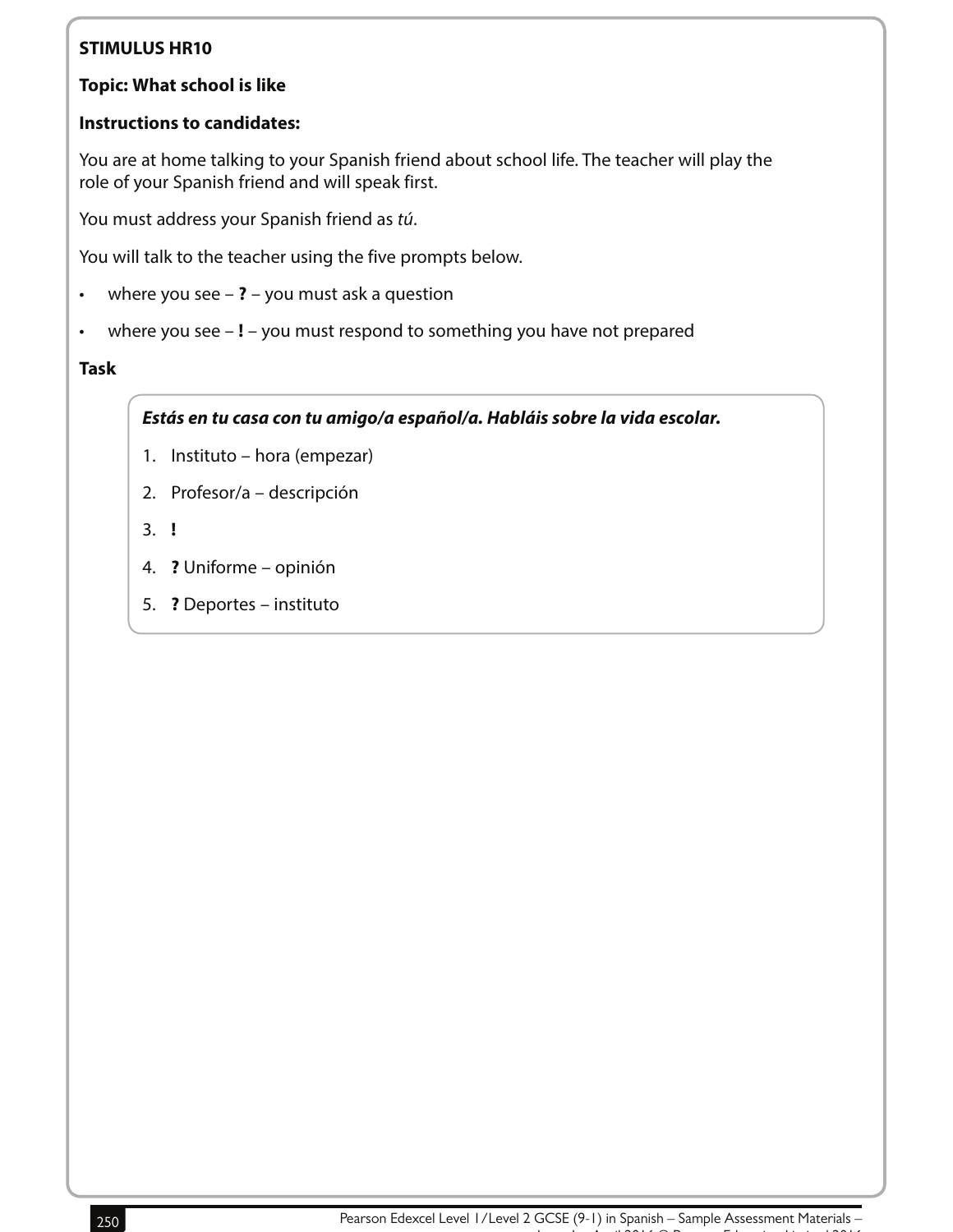## **Spanish**

**Paper 2: Speaking in Spanish Task 1: Role play Instructions to the teacher**

**Higher Tier**

**1SP0/2H** Sample assessment material for first teaching  $\|$  Paper Reference September 2016 **Time: 22 to 24 minutes (total), which includes 12 minutes' preparation time**

**You do not need any other materials.**

#### **Instructions**

- **•** You should open the role play with the introduction provided.
- You should open the role play with the introduction provided.<br>● The role play is recommended to last between two to two-and-a-half minutes.
- The role play is recommended to last between two to two-and-a-half n<br>● The set questions and comments must be asked as they are presented. • The set questions and comments must be asked as they are presented.<br>• Candidates must **not** read out whole, prepared sentences in answer
- to questions.
- **•** There must be no supplementary questions and no re-phrasing. The statements/questions may be repeated but no more than twice.





**Turn over** 



Pearson Edexcel Level 1/Level 2 GCSE (9-1) in Spanish – Sample Assessment Materials – 251